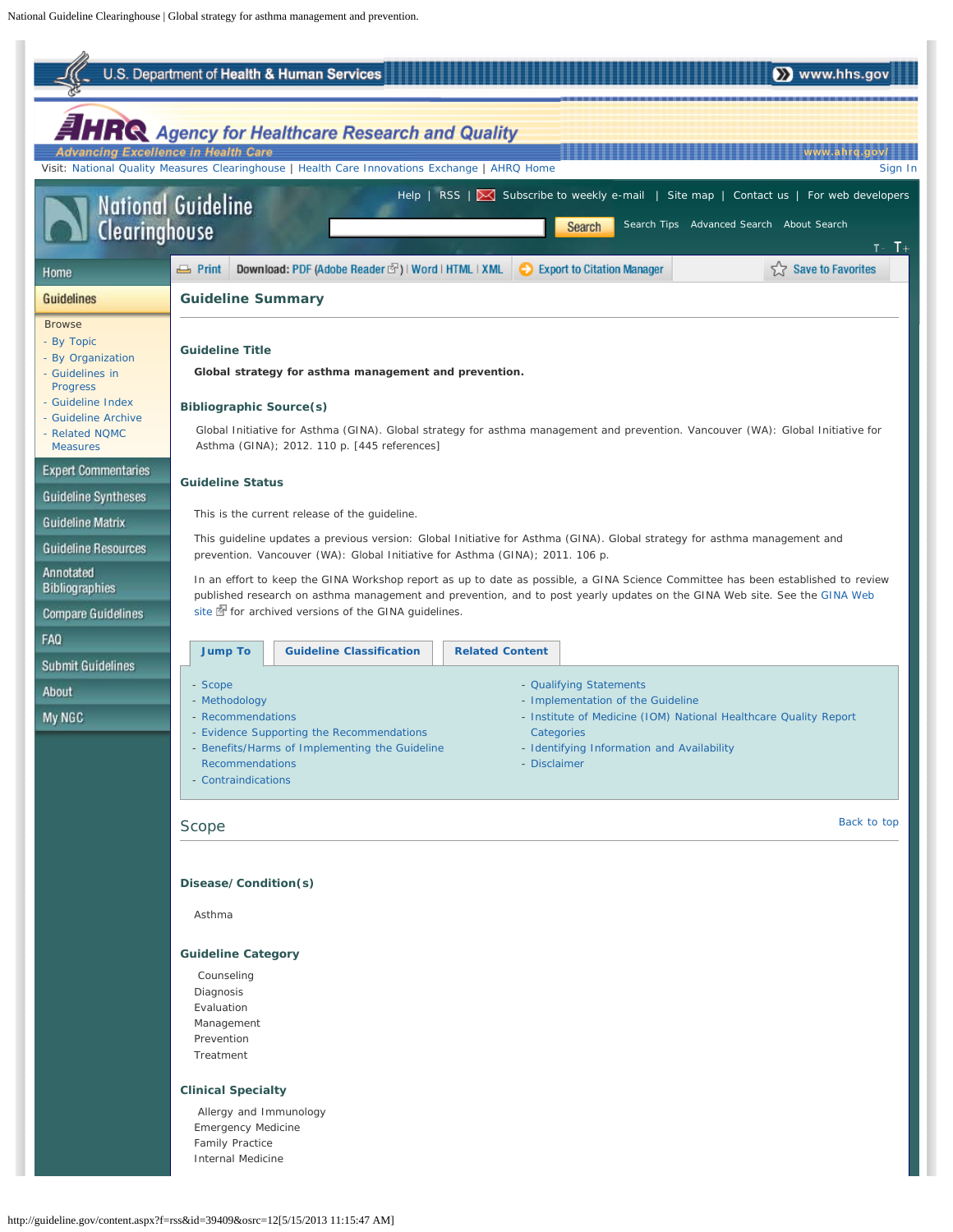Pediatrics Preventive Medicine Pulmonary Medicine

### **Intended Users**

Advanced Practice Nurses Allied Health Personnel Emergency Medical Technicians/Paramedics Health Care Providers Health Plans Managed Care Organizations Nurses Pharmacists Physician Assistants Physicians Public Health Departments Respiratory Care Practitioners

# **Guideline Objective(s)**

To produce recommendations for the management of asthma based on the best scientific information available

### **Target Population**

Adults, adolescents, and children (primarily those over 5 years of age) with asthma in countries throughout the world

**Note**: In 2008, a number of pediatric experts developed a report which focused on asthma care in children 5 years and younger. See the National Guideline Clearinghouse (NGC) summary of the Global Initiative for Asthma (GINA) titled [Global strategy for the diagnosis and](http://guideline.gov/content.aspx?id=25315) [management of asthma in children 5 years and younger.](http://guideline.gov/content.aspx?id=25315)

# **Interventions and Practices Considered**

### **Diagnosis/Classification**

- 1. Clinical diagnosis
	- Medical history and physical examination
	- Consideration of signs and symptoms
	- Measurements of lung function via spirometry or peak expiratory flow
	- Measurement of airway responsiveness
	- Measurements of allergic status
- 2. Consideration of diagnostic challenges and differential diagnosis, including children 5 years and younger, the elderly, as well as occupational asthma
- 3. Classification of asthma based on level of control (clinical control, frequency of symptoms, limitations, need for reliever treatment)

## **Management/Prevention/Treatment**

- 1. Development of patient-doctor relationship
	- Patient education, including self-management
	- Personal asthma action plan
- 2. Identification and reduction of risk factors, including air pollutants and occupational exposures
- 3. Assessment of asthma control
- 4. Treatment steps for achieving control:
	- Step 1: As-needed reliever medication
	- Step 2: Reliever medication plus a single controller
	- Step 3: Reliever medication plus one or two controllers
	- Step 4: Reliever medication plus two or more controllers
	- Step 5: Reliever medication plus additional controller options
- 5. Monitoring to maintain control
	- Stepping down treatment when asthma is controlled
	- Stepping up treatment in response to loss of control
	- Management of difficult-to-treat asthma
	- Thermoplasty
- 6. Management of asthma exacerbations
	- Assessment of severity
	- Management in community settings with bronchodilators and glucocorticosteroids
	- Management in acute care settings with oxygen, rapid-acting inhaled  $β_2$ -agonists, epinephrine, and additional bronchodilators
	- Consideration of discharge versus hospitalization
- 7. Consideration of special circumstances, including pregnancy; obesity; surgery; rhinitis, sinusitis, and nasal polyps;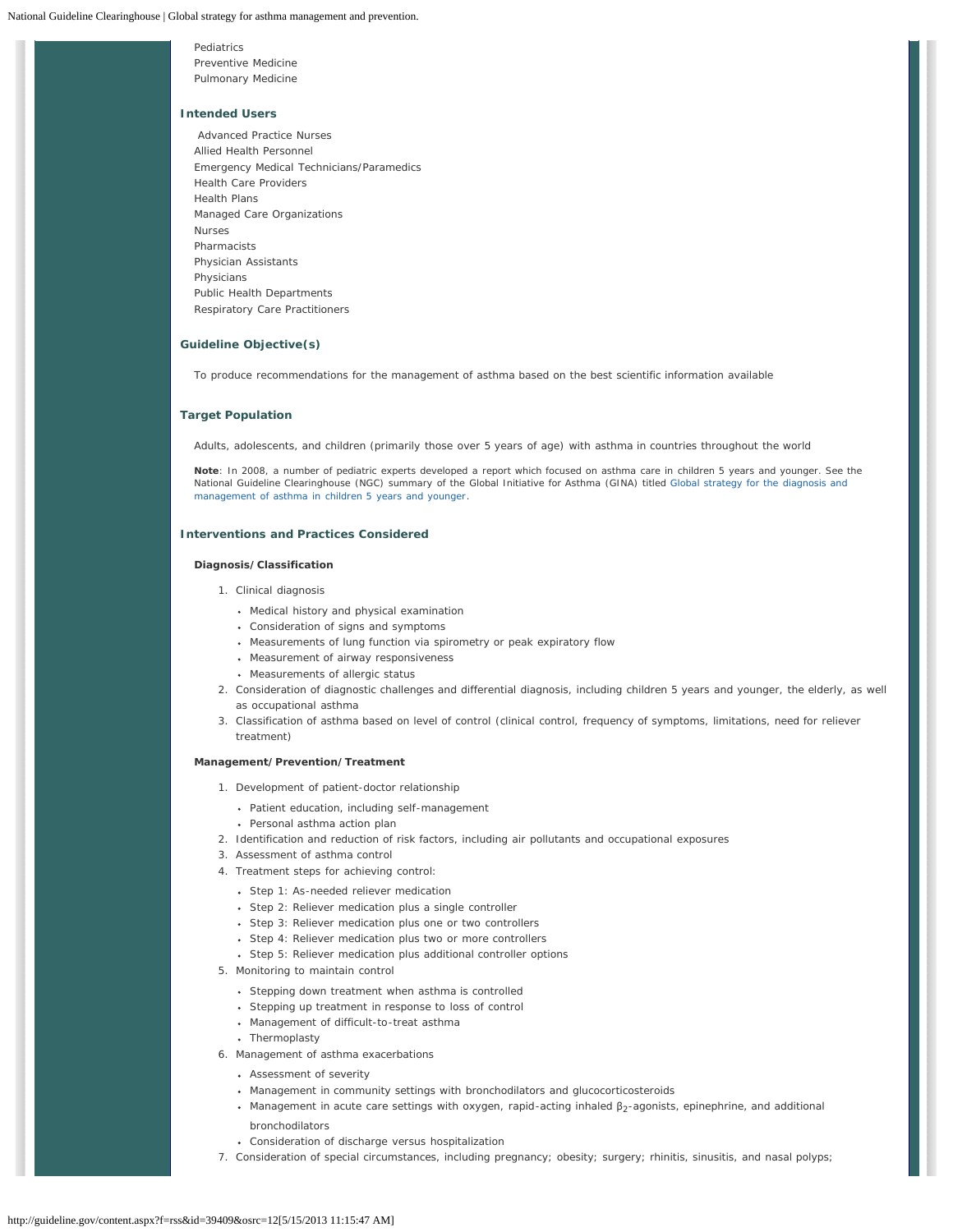occupational asthma; respiratory infections; gastroesophageal reflux; aspirin-induced asthma; and anaphylaxis

# **Major Outcomes Considered**

- Frequency and severity of asthma symptoms, including nocturnal
- Requirement for rescue medications
- Changes in lung function: peak expiratory flow (PEF) or forced expiratory volume in 1 second (FEV<sub>1</sub>)
- Frequency of emergency department visits and hospitalization
- Morbidity, including quality of life, due to exacerbations and chronic symptoms
- Mortality
- Socioeconomic burden

# <span id="page-2-0"></span>Methodology [Back to top](#page-0-1) Back to top Back to top Back to top Back to top Back to top Back to top Back to top Back to top Back to top Back to top Back to top Back to top Back to top Back to top Back to top Back to top Back t

### **Methods Used to Collect/Select the Evidence**

Hand-searches of Published Literature (Primary Sources) Hand-searches of Published Literature (Secondary Sources) Searches of Electronic Databases

# **Description of Methods Used to Collect/Select the Evidence**

To produce the updated documents a PubMed search was done using search fields established by the Committee: 1) asthma, All Fields, All ages, only items with abstracts, Clinical Trial, Human, sorted by Authors; and 2) asthma AND systematic, All fields, ALL ages, only items with abstracts, Human, sorted by author. The first search included publications for July 1–December 30 for review by the Committee during the American Thoracic Society (ATS) meeting. The second search included publications for January 1–June 30 for review by the Committee during the European Respiratory Society (ERS) meeting. (Publications that appeared after June 30 were considered in the first phase of the following year.) To ensure publications in peer review journals not captured by this search methodology were not missed, the respiratory community was invited to submit papers to the Chair, Global Initiative for Asthma (GINA) Science Committee providing an abstract and the full paper were submitted in (or translated into) English.

# **Number of Source Documents**

For the 2012 update, between July 1, 2011 and June 30, 2012, 386 articles met the search criteria. Of the 386, 19 papers were identified to have an impact on the Global Initiative for Asthma (GINA) report.

### **Methods Used to Assess the Quality and Strength of the Evidence**

Expert Consensus (Committee) Weighting According to a Rating Scheme (Scheme Given)

### **Rating Scheme for the Strength of the Evidence**

| Description of Levels of Evidence |                     |                                                                                                                       |  |  |  |
|-----------------------------------|---------------------|-----------------------------------------------------------------------------------------------------------------------|--|--|--|
|                                   | Evidence Sources of | Definition                                                                                                            |  |  |  |
|                                   | Category Evidence   |                                                                                                                       |  |  |  |
| A                                 | <b>Randomized</b>   | Evidence is from endpoints of well-designed RCTs that provide a consistent pattern of findings in the                 |  |  |  |
|                                   |                     | controlled trials population for which the recommendation is made. Category A requires substantial numbers of studies |  |  |  |
|                                   | ((RCTs). Rich       | involving substantial numbers of participants.                                                                        |  |  |  |
|                                   | body of data.       |                                                                                                                       |  |  |  |
| B                                 | RCTs. Limited       | Evidence is from endpoints of intervention studies that include only a limited number of patients, posthoc            |  |  |  |
|                                   | body of data.       | or subgroup analysis of RCTs, or meta-analysis of RCTs. In general, Category B pertains when few                      |  |  |  |
|                                   |                     | randomized trials exist, they are small in size, they were undertaken in a population that differs from the           |  |  |  |
|                                   |                     | target population of the recommendation, or the results are somewhat inconsistent.                                    |  |  |  |
| $\mathsf{C}$                      |                     | Monrandomized Evidence is from outcomes of uncontrolled or nonrandomized trials or from observational studies.        |  |  |  |
|                                   | trials.             |                                                                                                                       |  |  |  |
|                                   | Observational       |                                                                                                                       |  |  |  |
|                                   | studies.            |                                                                                                                       |  |  |  |
| D                                 | Panel               | This category is used only in cases where the provision of some guidance was deemed valuable but the                  |  |  |  |
|                                   | <b>Iconsensus</b>   | clinical literature addressing the subject was insufficient to justify placement in one of the other                  |  |  |  |
|                                   | ljudgment           | categories. The Panel Consensus is based on clinical experience or knowledge that does not meet the                   |  |  |  |
|                                   |                     | above-listed criteria.                                                                                                |  |  |  |

## **Methods Used to Analyze the Evidence**

Review of Published Meta-Analyses Systematic Review

**Description of the Methods Used to Analyze the Evidence**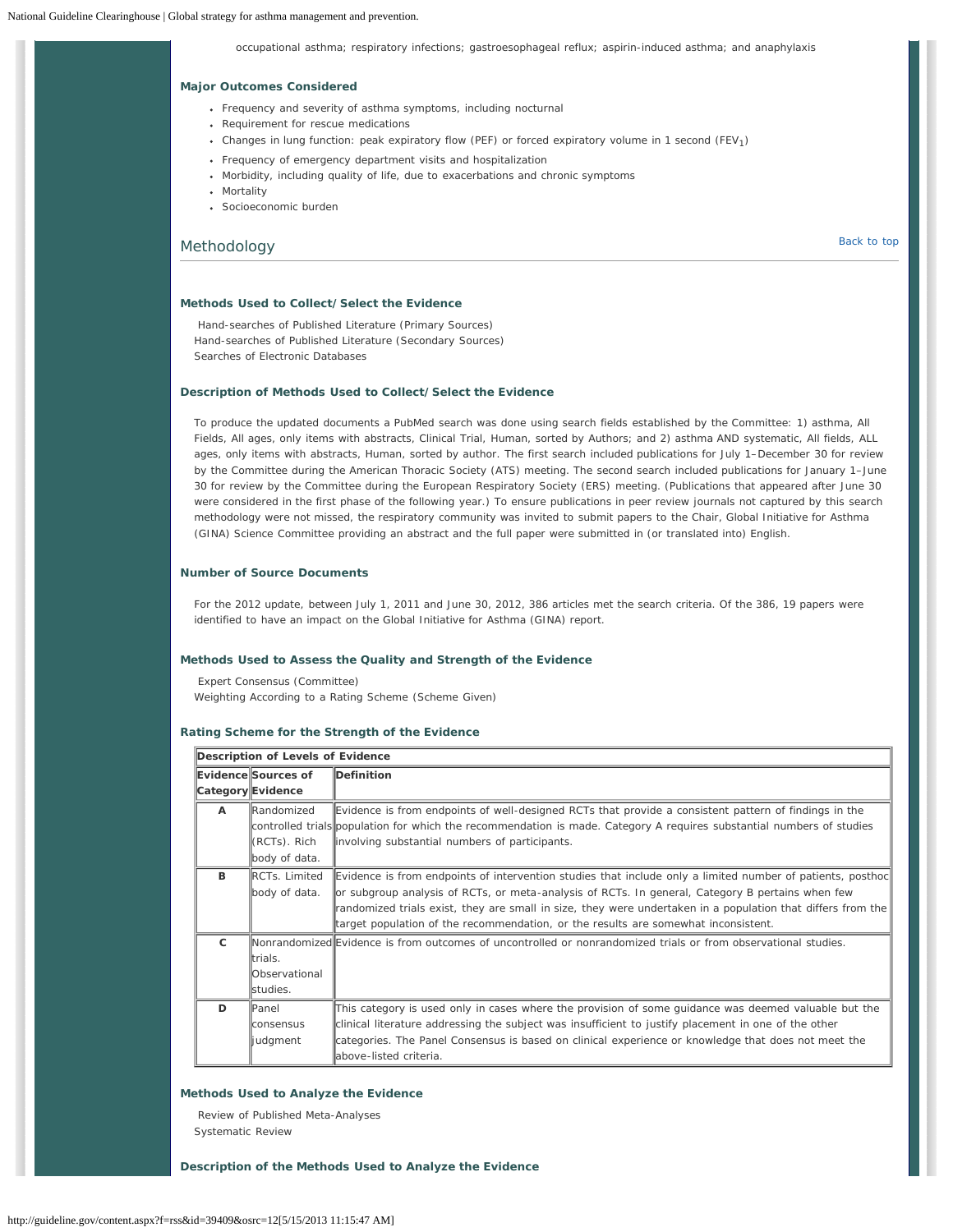All members of the Committee receive a summary of citations and all abstracts. Each abstract is assigned to at least two Committee members, although all members are offered the opportunity to provide an opinion on all abstracts. Members evaluate the abstract or, up to her/his judgment, the full publication, and answer four specific written questions from a short questionnaire, and to indicate if the scientific data presented impacts on recommendations in the Global Initiative for Asthma (GINA) report. If so, the member is asked to specifically identify modifications that should be made.

Levels of evidence (see the "Rating Scheme for the Strength of the Evidence" field) are assigned to management recommendations where appropriate in Chapter 4, the Five Components of Asthma Management. Evidence levels are indicated in boldface type enclosed in parentheses after the relevant statement—e.g., (**Evidence A**).

The GINA Science Committee used the Grading of Recommendations Assessment, Development and Evaluation (GRADE) approach to examine use of anti-IgE, omalizumab, intravenous magnesium sulphate, and thermoplasty.

# **Methods Used to Formulate the Recommendations**

Expert Consensus (Consensus Development Conference)

### **Description of Methods Used to Formulate the Recommendations**

The entire Global Initiative for Asthma (GINA) Science Committee meets twice yearly to discuss each publication that was considered by at least 1 member of the Committee to potentially have an impact on the management of asthma. The full Committee then reaches a consensus on whether to include it in the report, either as a reference supporting current recommendations, or to change the report. In the absence of consensus, disagreements are decided by an open vote of the full Committee. Recommendations by the Committee for use of any medication are based on the best evidence available from the literature and not on labeling directives from government regulators. The Committee does not make recommendations for therapies that have not been approved by at least one regulatory agency.

For the 2012 update, between July 1, 2011 and June 30, 2012, 386 articles met the search criteria. Of the 386, 19 papers were identified to have an impact on the Global Initiative for Asthma (GINA) report. The changes prompted by these publications were posted on the website in December 2012. These were either: A) modifying, that is, changing the text or introducing a concept requiring a new recommendation to the report; or B) confirming, that is, adding to or replacing an existing reference.

### **Rating Scheme for the Strength of the Recommendations**

Not applicable

## **Cost Analysis**

Cost is recognized as an important barrier to the delivery of optimal evidence-based health care in almost every country, although its impact on patients' access to treatments varies widely both between and within countries. At the country or local level, health authorities make resource availability and allocation decisions affecting populations of asthma patients by considering the balance and tradeoffs between costs and clinical outcomes (benefits and harms), often in relation to competing public health and medical needs. Treatment costs must also be explicitly considered at each consultation between health care provider and patient to assure that cost does not present a barrier to achieving asthma control. Thus, those involved in the adaptation and implementation of asthma guidelines require an understanding of the cost and cost effectiveness of various management recommendations in asthma care. To this end, a short discussion of cost-effectiveness evaluation for asthma care, including utilization and cost of health care resources and determining the economic value of interventions in asthma, can be found in the original guideline document.

# **Method of Guideline Validation**

Internal Peer Review

### **Description of Method of Guideline Validation**

Not stated

# <span id="page-3-0"></span>Recommendations and the state of the state of the state of the state of the state of the state of the state of the state of the state of the state of the state of the state of the state of the state of the state of the sta

### **Major Recommendations**

Levels of evidence (**A-D**) are defined at the end of the "Major Recommendations" field.

## **Definition and Overview**

#### **Key Points**

Asthma is a chronic inflammatory disorder of the airways in which many cells and cellular elements play a role. The chronic inflammation is associated with airway hyperresponsiveness that leads to recurrent episodes of wheezing, breathlessness, chest tightness, and coughing, particularly at night or in the early morning. These episodes are usually associated with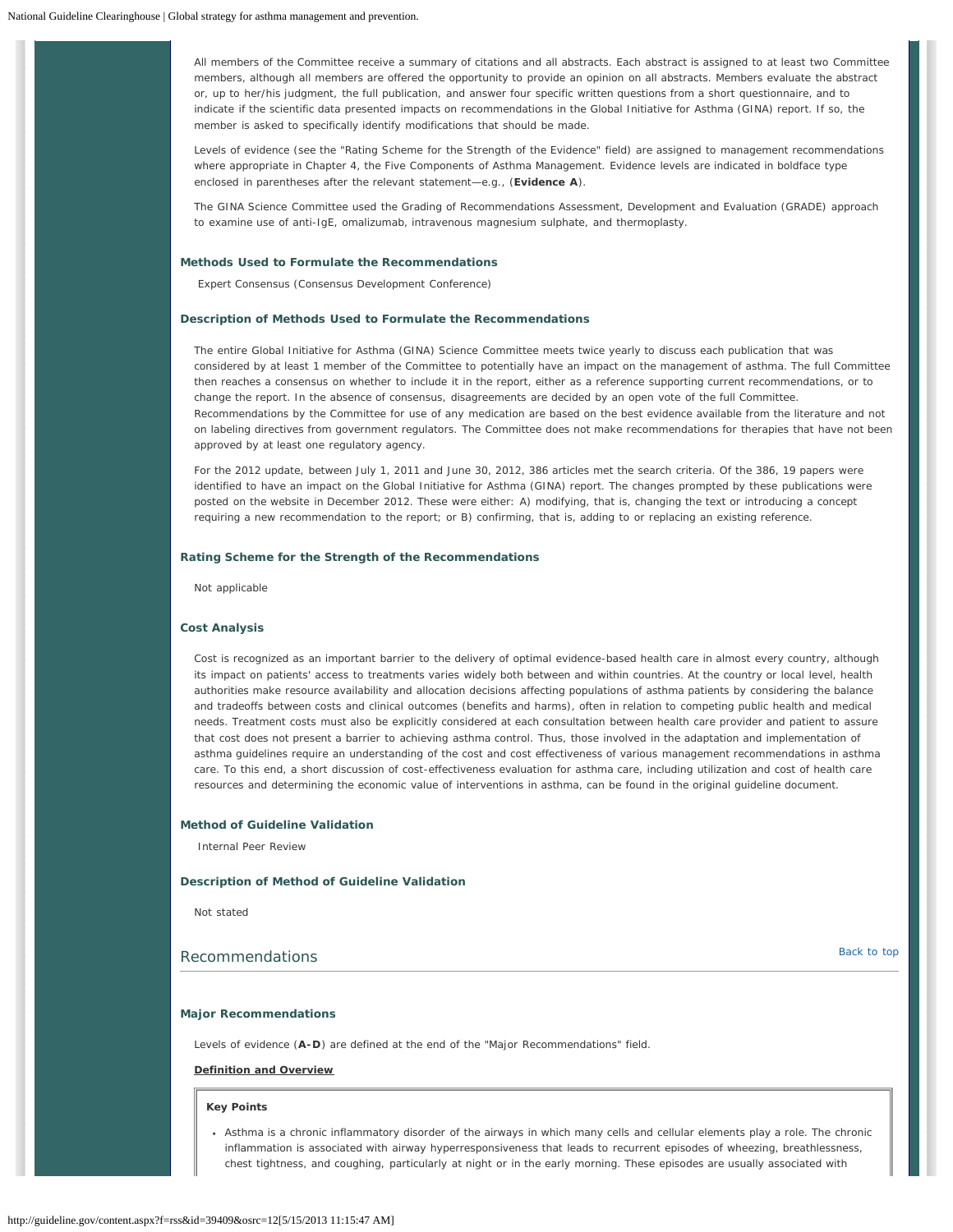| widespread, but variable, airflow obstruction within the lung that is often reversible either spontaneously or with treatment.<br>• Clinical manifestations of asthma can be controlled with appropriate treatment. When asthma is controlled, there should be no<br>more than occasional flare-ups and severe exacerbations should be rare.<br>• Asthma is a problem worldwide, with an estimated 300 million affected individuals.<br>• Although from the perspective of both the patient and society the cost to control asthma seems high, the cost of not treating<br>asthma correctly is even higher.<br>• A number of factors that influence a person's risk of developing asthma have been identified. These can be divided into host<br>factors (primarily genetic) and environmental factors.<br>• The clinical spectrum of asthma is highly variable, and different cellular patterns have been observed, but the presence of<br>airway inflammation remains a consistent feature. |  |
|-----------------------------------------------------------------------------------------------------------------------------------------------------------------------------------------------------------------------------------------------------------------------------------------------------------------------------------------------------------------------------------------------------------------------------------------------------------------------------------------------------------------------------------------------------------------------------------------------------------------------------------------------------------------------------------------------------------------------------------------------------------------------------------------------------------------------------------------------------------------------------------------------------------------------------------------------------------------------------------------------|--|
| Factors Influencing the Development and Expression of Asthma                                                                                                                                                                                                                                                                                                                                                                                                                                                                                                                                                                                                                                                                                                                                                                                                                                                                                                                                  |  |
| Figure: Factors Influencing the Development and Expression of Asthma                                                                                                                                                                                                                                                                                                                                                                                                                                                                                                                                                                                                                                                                                                                                                                                                                                                                                                                          |  |
| <b>Host Factors</b>                                                                                                                                                                                                                                                                                                                                                                                                                                                                                                                                                                                                                                                                                                                                                                                                                                                                                                                                                                           |  |
| $\bullet$ Genetic, e.g.,                                                                                                                                                                                                                                                                                                                                                                                                                                                                                                                                                                                                                                                                                                                                                                                                                                                                                                                                                                      |  |
| • Genes pre-disposing to atopy                                                                                                                                                                                                                                                                                                                                                                                                                                                                                                                                                                                                                                                                                                                                                                                                                                                                                                                                                                |  |
| • Genes pre-disposing to airway hyperresponsiveness                                                                                                                                                                                                                                                                                                                                                                                                                                                                                                                                                                                                                                                                                                                                                                                                                                                                                                                                           |  |
| • Obesity                                                                                                                                                                                                                                                                                                                                                                                                                                                                                                                                                                                                                                                                                                                                                                                                                                                                                                                                                                                     |  |
| · Sex                                                                                                                                                                                                                                                                                                                                                                                                                                                                                                                                                                                                                                                                                                                                                                                                                                                                                                                                                                                         |  |
| <b>Environmental Factors</b>                                                                                                                                                                                                                                                                                                                                                                                                                                                                                                                                                                                                                                                                                                                                                                                                                                                                                                                                                                  |  |
| • Allergens                                                                                                                                                                                                                                                                                                                                                                                                                                                                                                                                                                                                                                                                                                                                                                                                                                                                                                                                                                                   |  |
| · Indoor: Domestic mites, furred animals (dogs, cats, mice), cockroach allergen, fungi, molds, yeasts                                                                                                                                                                                                                                                                                                                                                                                                                                                                                                                                                                                                                                                                                                                                                                                                                                                                                         |  |
| · Outdoor: Pollens, fungi, molds, yeasts                                                                                                                                                                                                                                                                                                                                                                                                                                                                                                                                                                                                                                                                                                                                                                                                                                                                                                                                                      |  |
| • Infections (predominantly viral)                                                                                                                                                                                                                                                                                                                                                                                                                                                                                                                                                                                                                                                                                                                                                                                                                                                                                                                                                            |  |
| • Occupational sensitizers*                                                                                                                                                                                                                                                                                                                                                                                                                                                                                                                                                                                                                                                                                                                                                                                                                                                                                                                                                                   |  |
| • Tobacco smoke                                                                                                                                                                                                                                                                                                                                                                                                                                                                                                                                                                                                                                                                                                                                                                                                                                                                                                                                                                               |  |
| • Passive smoking                                                                                                                                                                                                                                                                                                                                                                                                                                                                                                                                                                                                                                                                                                                                                                                                                                                                                                                                                                             |  |
| • Active smoking                                                                                                                                                                                                                                                                                                                                                                                                                                                                                                                                                                                                                                                                                                                                                                                                                                                                                                                                                                              |  |
| • Outdoor/indoor air pollution<br>Diet<br>$\bullet$                                                                                                                                                                                                                                                                                                                                                                                                                                                                                                                                                                                                                                                                                                                                                                                                                                                                                                                                           |  |
|                                                                                                                                                                                                                                                                                                                                                                                                                                                                                                                                                                                                                                                                                                                                                                                                                                                                                                                                                                                               |  |

\*See Figure 1-3 in the original guideline document for examples of agents causing asthma in selected occupations.

**Diagnosis and Classification**

# **Key Points**

- A clinical diagnosis of asthma is often prompted by symptoms such as episodic breathlessness, wheezing, cough, and chest tightness.
- Measurements of lung function (spirometry or peak expiratory flow) provide an assessment of the severity of airflow limitation, its reversibility, and its variability, and provide confirmation of the diagnosis of asthma.
- Measurements of allergic status can help to identify risk factors that cause asthma symptoms in individual patients.
- Extra measures may be required to diagnose asthma in children 5 years and younger and in the elderly, and occupational asthma.
- For patients with symptoms consistent with asthma, but normal lung function, measurement of airway responsiveness may help establish the diagnosis.
- Asthma has been classified by severity in previous reports. However, asthma severity may change over time, and depends not only on the severity of the underlying disease but also its responsiveness to treatment.
- To aid in clinical management, a classification of asthma by level of control is recommended (see Figure 2-4 in the original guideline document).
- Clinical control of asthma is defined as:
	- No (twice or less/week) daytime symptoms
- No limitations of daily activities, including exercise
- No nocturnal symptoms or awakening because of asthma
- No (twice or less/week) need for reliever treatment
- Normal or near-normal lung function
- No exacerbations

Refer to the original guideline document for more details about the diagnosis and classification of asthma.

# **Asthma Treatments**

# **Key Points**

- Medications to treat asthma can be classified as controllers or relievers. Controllers are medications taken daily on a longterm basis to keep asthma under clinical control chiefly through their anti-inflammatory effects. Relievers are medications used on an as-needed basis that act quickly to reverse bronchoconstriction and relieve its symptoms.
- Asthma treatment can be administered in different ways—inhaled, orally, or by injection. The major advantage of inhaled therapy is that drugs are delivered directly into the airways, producing higher local concentrations with significantly less risk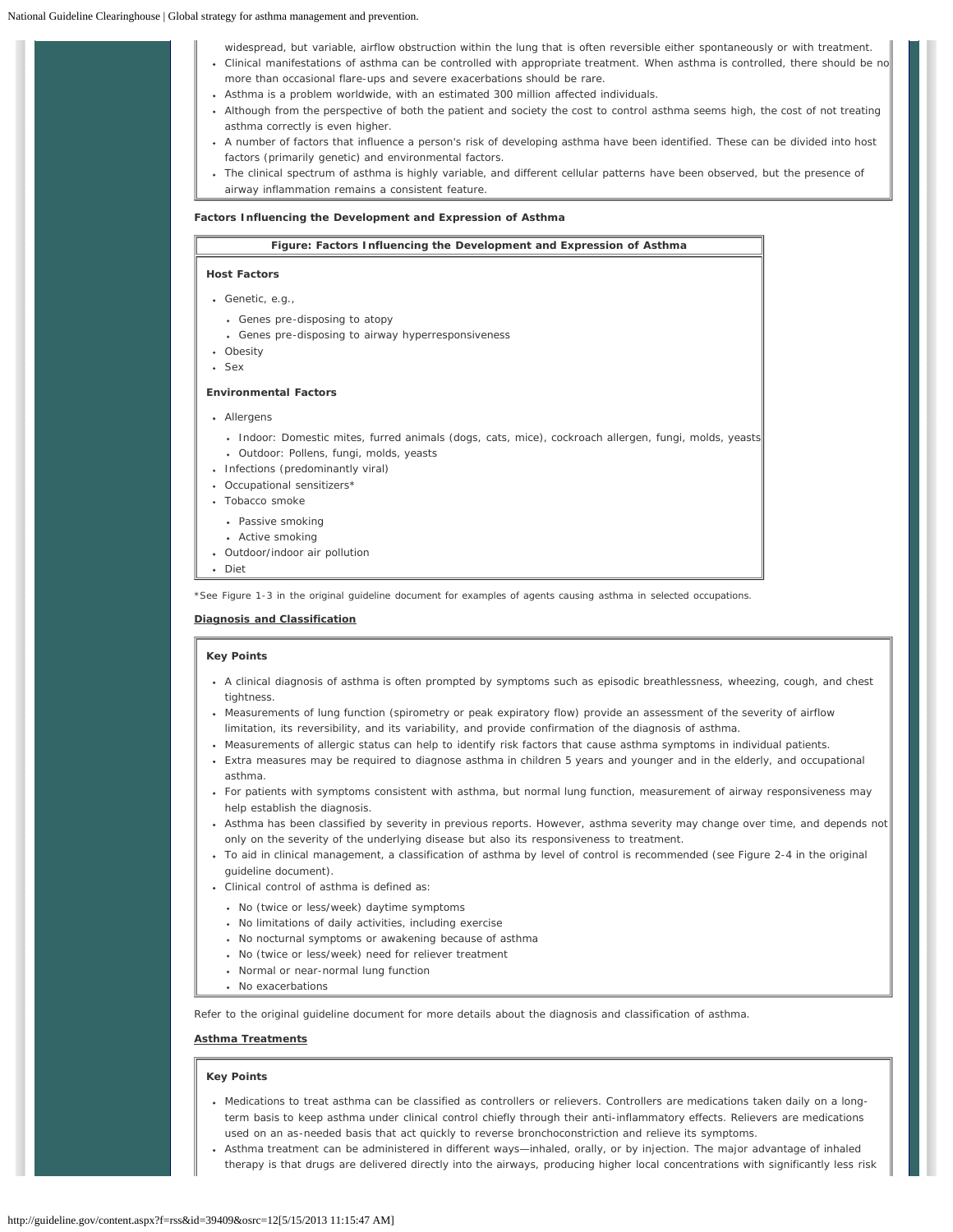of systemic side effects.

- Inhaled glucocorticosteroids are the most effective controller medications currently available.
- Rapid-acting inhaled β<sub>2</sub>-agonists are the medications of choice for relief of bronchoconstriction and for the pretreatment of exercise-induced bronchoconstriction, in both adults and children of all ages.
- Increased use, especially daily use, of reliever medication is a warning of deterioration of asthma control and indicates the need to reassess treatment.

Refer to the original guideline document for more information about specific controller and reliever medications, including information about asthma treatment in children.

### **Asthma Management and Prevention**

# **Introduction**

Asthma has a significant impact on individuals, their families, and society. Although there is no cure for asthma, appropriate management that includes a partnership between the physician and the patient/family most often results in the achievement of control.

The goals for successful management of asthma are to:

- Achieve and maintain control of symptoms
- Maintain normal activity levels, including exercise
- Maintain pulmonary function as close to normal as possible
- Prevent asthma exacerbations
- Avoid adverse effects from asthma medications
- Prevent asthma mortality

These goals for therapy reflect an understanding of asthma as a chronic inflammatory disorder of the airways characterized by recurrent episodes of wheezing, breathlessness, chest tightness, and coughing. Clinical studies have shown that asthma can be effectively controlled by intervening to suppress and reverse the inflammation as well as treating the bronchoconstriction and related symptoms. Furthermore, early intervention to stop exposure to the risk factors that sensitized the airway may help improve the control of asthma and reduce medication needs. Experience in occupational asthma indicates that long-standing exposure to sensitizing agents may lead to irreversible airflow limitation.

The management of asthma can be approached in different ways, depending on the availability of the various forms of asthma treatment and taking into account cultural preferences and differing health care systems. The recommendations in this section reflect the current scientific understanding of asthma. They are based as far as possible on controlled clinical studies, and the text references many of these studies. For those aspects of the clinical management of asthma that have not been the subject of specific clinical studies, recommendations are based on literature review, clinical experience, and expert opinion of project members.

The recommendations for asthma management are laid out in five interrelated components of therapy:

- 1. Develop Patient/Doctor Partnership
- 2. Identify and Reduce Exposure to Risk Factors
- 3. Assess, Treat, and Monitor Asthma
- 4. Manage Asthma Exacerbations
- 5. Special Considerations

## **Component 1: Develop Patient/Doctor Relationship**

### **Key Points**

- The effective management of asthma requires the development of a partnership between the person with asthma and his or her health care professional(s) (and parents/caregivers, in the case of children with asthma).
- The aim of this partnership is guided self-management— that is, to give people with asthma the ability to control their own condition with guidance from health care professionals.
- The partnership is formed and strengthened as patients and their health care professionals discuss and agree on the goals of treatment, develop a personalized, written asthma action plan including self-monitoring, and periodically review the patient's treatment and level of asthma control.
- Education should be an integral part of all interactions between health care professionals and patients, and is relevant to asthma patients of all ages.
- Personal written asthma action plans help individuals with asthma make changes to their treatment in response to changes in their level of asthma control, as indicated by symptoms and/or peak expiratory flow, in accordance with written predetermined guidelines.

See "Essential Features of the Doctor-Patient Partnership to Achieve Guided Self-Management in Asthma" below.

This approach is called guided self-management and has been shown to reduce asthma morbidity in both adults (**Evidence A**) and children (**Evidence A**).

# **Figure: Essential Features of the Doctor-Patient Partnership to Achieve Guided Self-Management in Asthma**

- Education
- Joint setting of goals
- Self-monitoring. The person with asthma is taught to combine assessment of asthma control with educated interpretation of key symptoms.
- Regular review of asthma control, treatment, and skills by a health care professional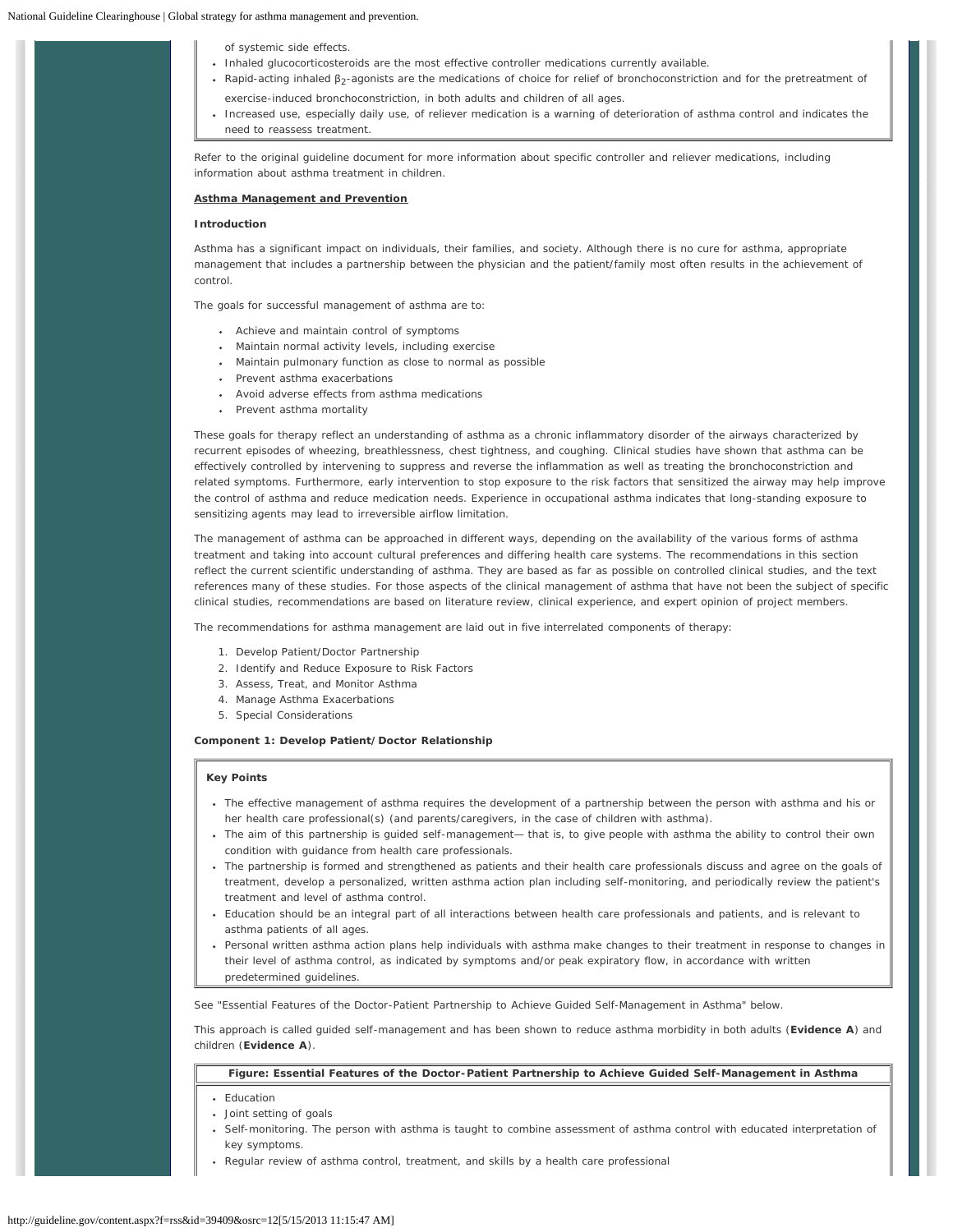- Written action plan. The person with asthma is taught which medications to use regularly and which to use as needed, and how to adjust treatment in response to worsening asthma control.
- Self-monitoring is integrated with written guidelines for both the long-term treatment of asthma and the treatment of asthma exacerbations.

### **Asthma Education**

Education should be an integral part of all interactions between health care professionals and patients, and is relevant to asthma patients of all ages. Although the focus of education for small children will be on the parents and caregivers, children as young as 3 years of age can be taught simple asthma management skills. Adolescents may have some unique difficulties regarding adherence that may be helped through peer support group education in addition to education provided by the health care professional but regional issues and the developmental stage of the children may affect the outcomes of such programs.

The figure below outlines the key features and components of an asthma education program. The information and skills training required by each person may vary, and their ability or willingness to take responsibility similarly differs. Thus all individuals require certain core information and skills, but most education must be personalized and given to the person in a number of steps. Social and psychological support may also be required to maintain positive behavioral change.

## **Figure: Education and the Patient/Doctor Partnership**

**Goal**: To provide the person with asthma, their family, and other caregivers with suitable information and training so that they can keep well and adjust treatment according to a medication plan developed with the health care professional.

#### **Key components**:

- Focus on the development of the partnership
- Acceptance that this is a continuing process
- A sharing of information
- Full discussion of expectations
- Expression of fears and concerns

### **Provide specific information, training, and advice about**:

- Diagnosis
- Difference between "relievers" and "controllers"
- Potential side effects of medications
- Use of inhaler devices
- Prevention of symptoms and attacks
- Signs that suggest asthma is worsening and actions to take
- Monitoring control of asthma
- How and when to seek medical attention

### **The person then requires**:

- A written asthma action plan
- Regular supervision, revision, reward, and reinforcement

*Good communication* is essential as the basis for subsequent good compliance/adherence (**Evidence B**). Key factors that facilitate good communication are:

- A congenial demeanor (friendliness, humor, and attentiveness)
- Engaging in interactive dialogue
- Giving encouragement and praise
- Empathy, reassurance, and prompt handling of any concerns
- Giving of appropriate (personalized) information
- Eliciting shared goals
- Feedback and review

*Teaching health care professionals to improve their communication skills* can result in measurably better outcomes–including increased patient satisfaction, better health, and reduced use of health care–and these benefits may be achieved without any increase in consultation times. Lay educators can be recruited and trained to deliver a discrete area of respiratory care (for example, asthma self-management education) with comparable outcomes to those achieved by primary care based practice nurses (**Evidence B**). See the original guideline document for more information about developing the patient/doctor relationship.

# *Personal Written Asthma Action Plans*

Personal written asthma action plans help individuals with asthma make changes to their treatment in response to changes in their level of asthma control, as indicated by symptoms and/or peak expiratory flow, in accordance with written predetermined guidelines.

The effects were greatest where the intervention involved each of the following elements: education, self-monitoring, regular review, and patient-directed self-management using a written asthma action plan (**Evidence A**). Within these studies, the effects were also greater when the action plans themselves both stepped up inhaled glucocorticosteroids and added oral glucocorticosteroids, and for peak flow-based plans, when they were based on personal best rather than percent predicted peak flow. Patients experience a onethird to two-thirds reduction in hospitalizations, emergency room visits, unscheduled visits to the doctor for asthma, missed days of work, and nocturnal wakening. It has been estimated that the implementation of a self-management program in 20 patients prevents one hospitalization, and successful completion of such a program by eight patients prevents one emergency department visit. Less intensive interventions that involve self-management education but not a written plan are less effective. The efficacy is similar regardless of whether patients self-adjust their medications according to an individual written plan or adjustments of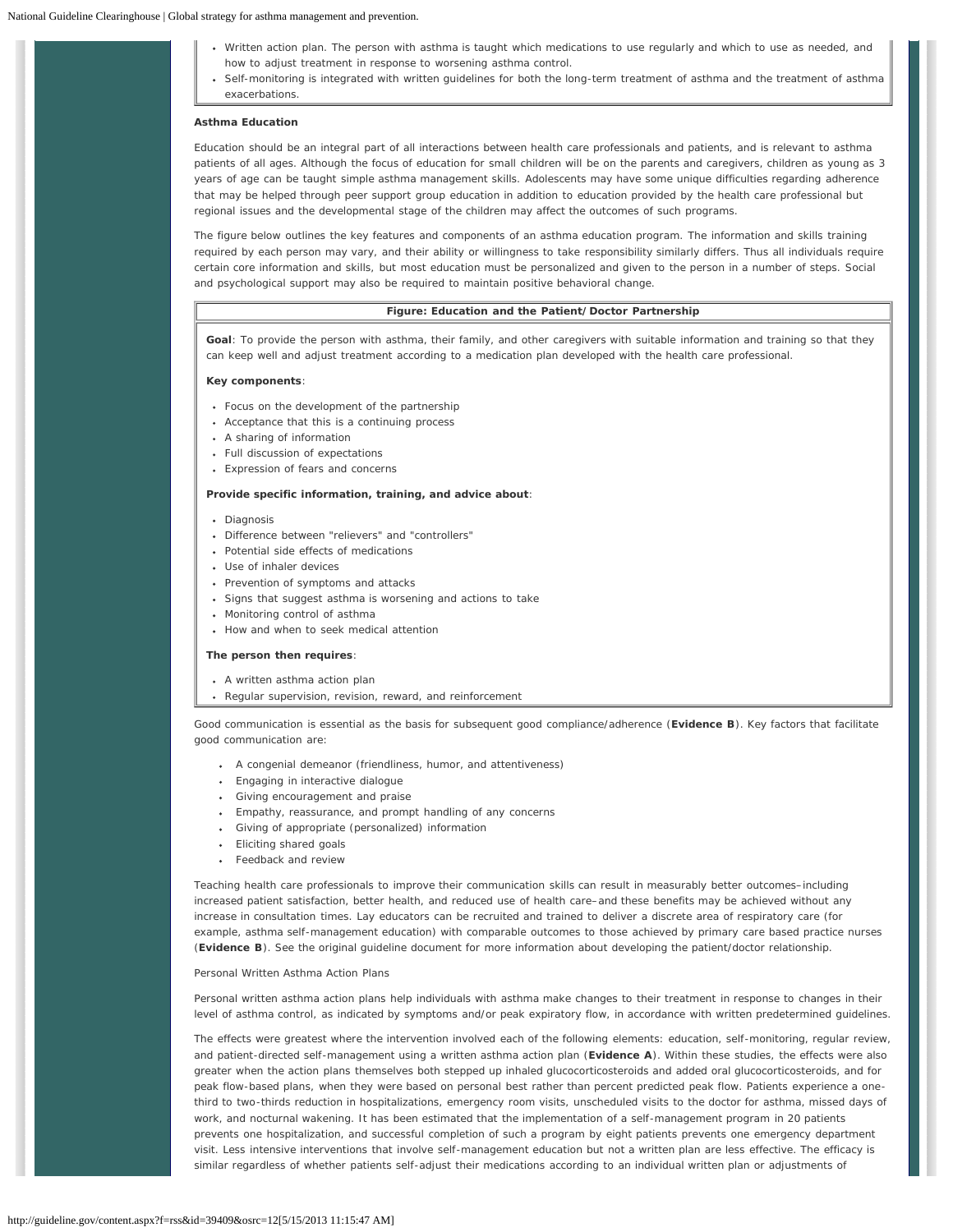## medication are made by a doctor (**Evidence B**).

## *The Education of Others*

Specific advice about asthma and its management should be offered to school teachers and physical education instructors, and several organizations produce materials for this purpose. Schools may need advice on improving the environment and air quality for children with asthma. It is also helpful for employers to have access to clear advice about asthma. Most occupations are as suitable for those with asthma as for those without, but there may be some circumstances where caution is needed. See the original guideline document for more information.

# **Component 2: Identify and Reduce Exposure to Risk Factors**

### **Key Points**

- Pharmacologic intervention to treat established asthma is highly effective in controlling symptoms and improving quality of life. However, measures to prevent the development of asthma, asthma symptoms, and asthma exacerbations by avoiding or reducing exposure to risk factors should be implemented wherever possible.
- At this time, few measures can be recommended for prevention of asthma because the development of the disease is complex and incompletely understood.
- Asthma exacerbations may be caused by a variety of risk factors, sometimes referred to as "triggers," including allergens, viral infections, pollutants, and drugs.
- Reducing a patient's exposure to some categories of risk factors improves the control of asthma and reduces medication needs.
- The early identification of occupational sensitizers and the removal of sensitized patients from any further exposure are important aspects of the management of occupational asthma.

### **Introduction**

Although pharmacologic intervention to treat established asthma is highly effective in controlling symptoms and improving quality of life, measures to prevent the development of asthma and asthma symptoms by avoiding or reducing exposure to risk factors should be implemented wherever possible. At this time, few measures can be recommended for prevention of asthma because the development of the disease is complex and incompletely understood. This area is a focus of intensive research, but until such measures are developed prevention efforts must primarily focus on prevention of asthma symptoms and attacks.

### **Asthma Prevention**

Measures to prevent asthma may be aimed at the prevention of allergic sensitization (i.e., the development of atopy, likely to be most relevant prenatally and perinatally), or the prevention of asthma development in sensitized people. Other than preventing tobacco exposure both *in utero* and after birth, there are no proven and widely accepted interventions that can prevent the development of asthma.

Exposure to tobacco smoke both prenatally and postnatally is associated with measurable harmful effects, including effects on lung development and a greater risk of developing wheezing illnesses in childhood. Although there is little evidence that maternal smoking during pregnancy has an effect on allergic sensitization, passive smoking increases the risk of allergic sensitization in children. Both prenatal and postnatal maternal smoking is problematic. Pregnant women and parents of young children should be advised not to smoke (**Evidence B**).

See the original guideline document for a discussion of other topics related to asthma prevention.

### **Prevention of Asthma Symptoms and Exacerbations**

Asthma exacerbations may be caused by a variety of factors, sometimes referred to as "triggers," including allergens, viral infections, pollutants, and drugs. Reducing a patient's exposure to some of these categories of risk factors (e.g., smoking cessation, reducing exposure to secondhand smoke, reducing or eliminating exposure to occupational agents known to cause symptoms, and avoiding foods/additives/drugs known to cause symptoms) improves the control of asthma and reduces medication needs. In the case of other factors (e.g., allergens, viral infections and pollutants), measures where possible should be taken to avoid these. Because many asthma patients react to multiple factors that are ubiquitous in the environment, avoiding these factors completely is usually impractical and very limiting to the patient. Thus, medications to maintain asthma control have an important role because patients are often less sensitive to these risk factors when their asthma is under good control. Patients with well-controlled asthma are less likely to experience exacerbations than those whose asthma is not well-controlled.

### *Indoor Allergens*

## Domestic Mites

No single measure is likely to reduce exposure to mite allergens, and single chemical and physical methods aimed at reducing mite allergens are not effective in reducing asthma symptoms in adults (**Evidence A**). One study showed some efficacy of mattress encasing at reducing airway hyperresponsiveness in children (**Evidence B**). An integrated approach including barrier methods, dust removal and reduction of microhabitats favorable to mites has been suggested, although its efficacy at reducing symptoms has only been confirmed in deprived populations with a specific environmental exposure (**Evidence B**) and a recommendation for its widespread use cannot be made.

### **Cockroaches**

Avoidance measures for cockroaches include eliminating suitable environments (restricting havens by caulking and sealing cracks in the plasterwork and flooring, controlling dampness, and reducing the availability of food), restricting access (sealing entry sources such as around paperwork and doors), chemical control, and traps. However, these measures are only partially effective in removing residual allergens (**Evidence C**).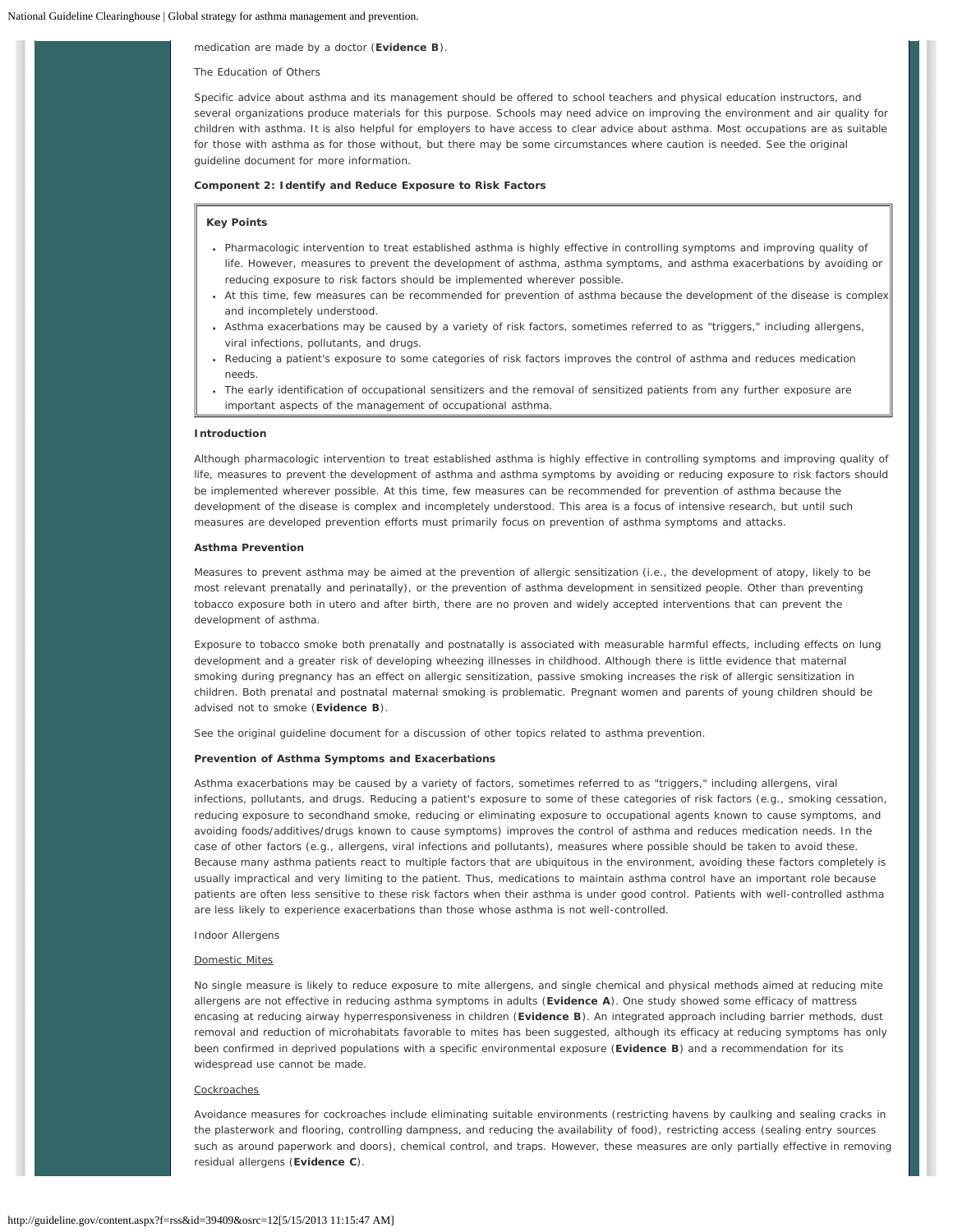### *Indoor Air Pollutants*

The most important measure in controlling indoor air pollutants is to avoid passive and active smoking. Secondhand smoke increases the frequency and severity of symptoms in children with asthma. Parents/caregivers of children with asthma should be advised not to smoke and not to allow smoking in rooms their children use. In addition to increasing asthma symptoms and causing long-term impairments in lung function, active cigarette smoking reduces the efficacy of inhaled and systemic glucocorticosteroids (**Evidence B**). Asthma patients who smoke, and are not treated with inhaled glucocorticosteroids, have a greater decline in lung function than asthmatic patients who do not smoke. Smoking cessation needs to be vigorously encouraged for all patients with asthma who smoke.

### *Outdoor Air Pollutants*

Avoidance of unfavorable environmental conditions is usually unnecessary for patients whose asthma is controlled. For patients with asthma that is difficult to control, practical steps to take during unfavorable environmental conditions include avoiding strenuous physical activity in cold weather, low humidity, or high air pollution; avoiding smoking and smoke-filled rooms; and staying indoors in a climate-controlled environment.

### *Occupational Exposures*

The early identification of occupational sensitizers and the removal of sensitized patients from any further exposure are important aspects of the management of occupational asthma (**Evidence B**). Once a patient has become sensitized to an occupational allergen, the level of exposure necessary to induce symptoms may be extremely low, and resulting exacerbations become increasingly severe. Attempts to reduce occupational exposure have been successful especially in industrial settings, and some potent sensitizers, such as soy castor bean, have been replaced by less allergenic substances (**Evidence B**). Prevention of latex sensitization has been made possible by the production of hypoallergenic gloves, which are powder free and have a lower allergen content (**Evidence C**). Although more expensive than untreated gloves, they are cost effective.

### *Food and Food Additives*

When food allergy is demonstrated, food allergen avoidance can reduce asthma exacerbations (**Evidence D**).

#### *Drugs*

Some medications can exacerbate asthma. Aspirin and other nonsteroidal anti-inflammatory drugs can cause severe exacerbations and should be avoided in patients with a history of reacting to these agents. There is some evidence that exposure to acetaminophen increases the risk of asthma and wheezing in both children and adults but further studies are needed.

β-blocker drugs administered orally or intraocularly may exacerbate bronchospasm (**Evidence A**) and close medical supervision is essential when these are used by patients with asthma. β-blockers have a proven benefit in the management of patients with acute coronary syndromes and for secondary prevention of coronary events. Data suggest that patients with asthma who receive newer more cardio-selective β-blockers within 24 hours of hospital admission for an acute coronary event have lower in-hospital mortality rates.

#### *Obesity*

Increases in body mass index (BMI) have been associated with increased prevalence of asthma. Weight reduction in obese patients with asthma, including by bariatric surgery, has been has been demonstrated to improve lung function, symptoms, morbidity, and health status (**Evidence B**).

See the original guideline document for a more detailed discussion of risk factors, including indoor and outdoor allergens, indoor and outdoor air pollutants, occupational exposures, food and food additives, drugs, influenza vaccination, obesity, emotional stress, and other factors that may exacerbate asthma.

### **Component 3: Assess, Treat, and Monitor Asthma**

# **Key Points**

- The goal of asthma treatment, to achieve and maintain clinical control, can be reached in a majority of patients with a pharmacologic intervention strategy developed in partnership between the patient/family and the doctor.
- Treatment should be adjusted in a continuous cycle driven by the patient's asthma control status. If asthma is not controlled on the current treatment regimen, treatment should be stepped up until control is achieved. When control is maintained for at least three months, treatment can be stepped down.
- In treatment-naïve patients with persistent asthma, treatment should be started at *Step 2*, or, if very symptomatic (uncontrolled), at *Step 3*. For *Steps 2* through *5*, a variety of controller medications are available.
- At each treatment step, reliever medication should be provided for quick relief of symptoms as needed.
- Ongoing monitoring is essential to maintain control and to establish the lowest step and dose of treatment to minimize cost and maximize safety.

### **Introduction**

The goal of asthma treatment, to achieve and maintain clinical control, can be reached in the majority of patients with a pharmacologic intervention strategy developed in partnership between the patient/family and the doctor. Each patient is assigned to one of five "treatment steps" depending on their current level of control and treatment is adjusted in a continuous cycle driven by changes in their asthma control status. This cycle involves:

- Assessing Asthma Control
- Treating to Achieve Control
- Monitoring to Maintain Control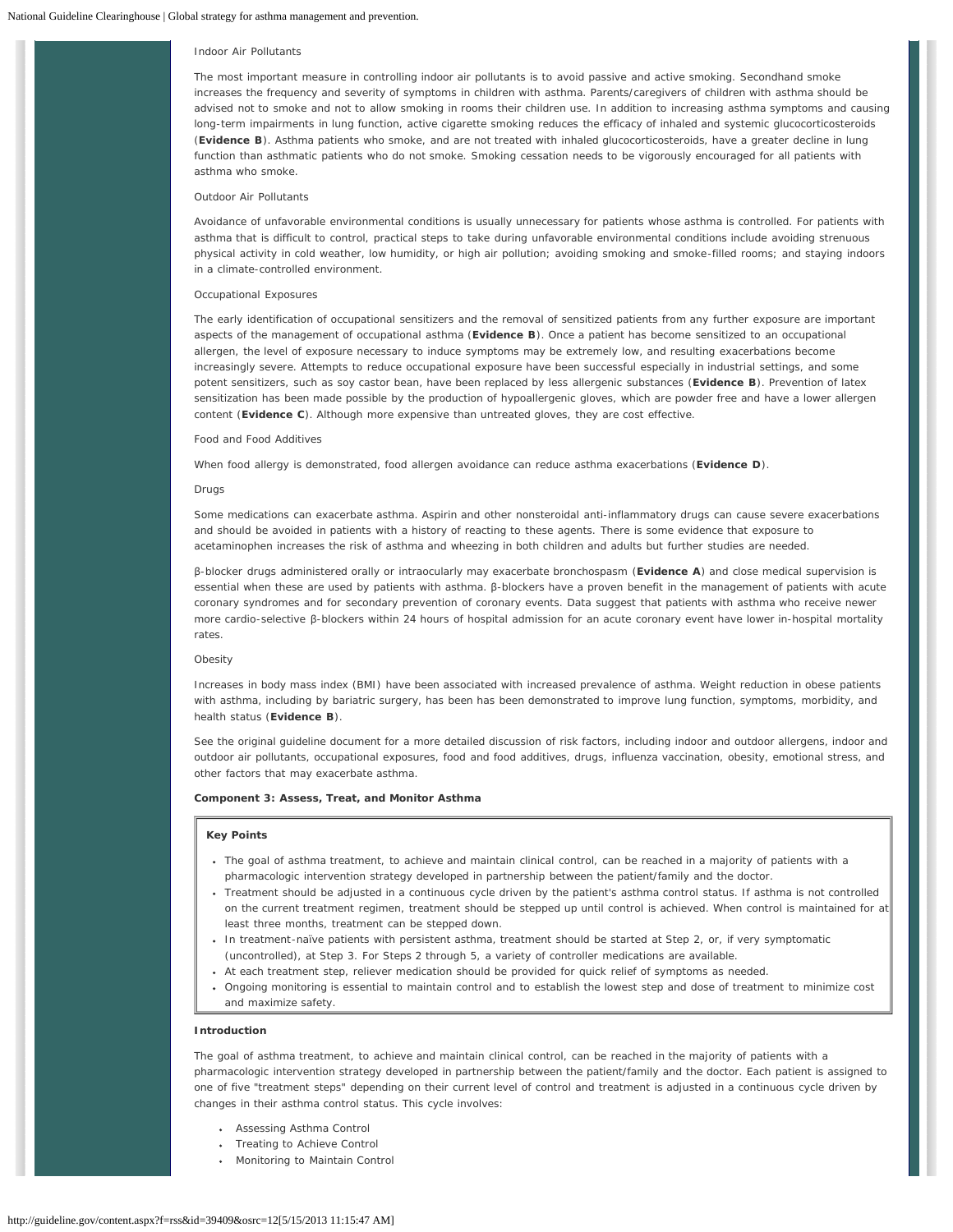In this Component, this cycle is described for long-term treatment of asthma. Treatment for exacerbations is detailed in Component 4.

### **Assessing Asthma Control**

Each patient should be assessed to establish his or her current treatment regimen, adherence to the current regimen, and level of asthma control. A simplified scheme for recognizing controlled, partly controlled, and uncontrolled asthma in a given week is provided in the figure below. This is a working scheme based on current opinion and has not been validated. Several composite control measures (e.g., Asthma Control Test, Asthma Control Questionnaire, Asthma Therapy Assessment Questionnaire, Asthma Control Scoring System) have been developed and are being validated for various applications, including use by health care providers to assess the state of control of their patients' asthma and by patients for self-assessments as part of a written personal asthma action plan. Uncontrolled asthma may progress to the point of an exacerbation, and immediate steps, described in Component 4, should be taken to regain control.

| Figure: Levels of Asthma Control                                    |                |                                 |                                             |  |  |  |
|---------------------------------------------------------------------|----------------|---------------------------------|---------------------------------------------|--|--|--|
| A. Assessment of Current Clinical Control (preferably over 4 weeks) |                |                                 |                                             |  |  |  |
| Characteristic                                                      | Controlled     | <b>Partly Controlled</b>        | Uncontrolled                                |  |  |  |
|                                                                     | (all of the    | (any measure present)           |                                             |  |  |  |
|                                                                     | following)     |                                 |                                             |  |  |  |
| Daytime symptoms                                                    | None (twice or | More than twice/week            | Three or more features of partly controlled |  |  |  |
|                                                                     | less/week)     |                                 | lasthma*†                                   |  |  |  |
| Limitations of activities                                           | None           | Any                             |                                             |  |  |  |
| <b>Nocturnal</b>                                                    | None           | Any                             |                                             |  |  |  |
| symptoms/awakening                                                  |                |                                 |                                             |  |  |  |
| Need for reliever/rescue                                            | None (twice or | More than twice/week            |                                             |  |  |  |
| ltreatment                                                          | less/week)     |                                 |                                             |  |  |  |
| Lung function (PEF or                                               | Normal         | <80% predicted or personal best |                                             |  |  |  |
| $\text{FEV}_1$ ) ‡                                                  |                | (if known)                      |                                             |  |  |  |

**B. Assessment of Future Risk (risk of exacerbations, instability, rapid decline in lung function, side-effects)**

Features that are associated with increased risk of adverse events in the future include:

Poor clinical control, frequent exacerbations in past year\*, ever admission to critical care for asthma, low FEV<sub>1</sub>, exposure to cigarette smoke, high dose medications.

 $FEV<sub>1</sub>$ , forced expiratory volume in 1 second; PEF, peak expiratory flow

\*Any exacerbation should prompt review of maintenance treatment to ensure that it is adequate.

†By definition, an exacerbation in any week makes that an uncontrolled asthma week.

‡Without administration of bronchodilator. Lung function is not a reliable test for children 5 years and younger.

### **Treating to Achieve Control**

The patient's current level of asthma control and current treatment determine the selection of pharmacologic treatment. For example, if asthma is not controlled on the current treatment regimen, treatment should be stepped up until control is achieved. If control has been maintained for at least three months, treatment can be stepped down with the aim of establishing the lowest step and dose of treatment that maintains control (see "Monitoring to Maintain Control," below.) If asthma is partly controlled, an increase in treatment should be considered, subject to whether more effective options are available (e.g., increased dose or an additional treatment), safety and cost of possible treatment options, and the patient's satisfaction with the level of control achieved. The scheme presented in Figure 4.3-2 in the original guideline document is based upon these principles, but the range and sequence of medications used in each clinical setting will vary depending on local availability (for cost or other reasons), acceptability, and preference.

*Treatment Steps for Achieving Control*

## Step 1: As-Needed Reliever Medication

*Step 1* treatment with an as-needed reliever medication is reserved for untreated patients with occasional daytime symptoms (cough, wheeze, dyspnea occurring twice or less per week, or less frequently if nocturnal) of short duration (lasting only a few hours) comparable with controlled asthma (see figure above). Between episodes, the patient is asymptomatic with normal lung function and there is no nocturnal awakening. When symptoms are more frequent, and/or worsen periodically, patients require regular controller treatment (see *Steps 2* or higher) in addition to as-needed reliever medication (**Evidence B**).

For the majority of patients in *Step 1*, a rapid-acting inhaled β2-agonist is the recommended reliever treatment (**Evidence A**). An inhaled anticholinergic, short-acting oral β<sub>2</sub>-agonist, or short-acting theophylline may be considered as alternatives, although they have a slower onset of action and higher risk of side effects (**Evidence A**).

*Exercise-induced bronchoconstriction*. Physical activity is an important cause of asthma symptoms for most asthma patients, and for some it is the only cause. However, exercise-induced bronchoconstriction often indicates that the patient's asthma is not well controlled, and stepping up controller therapy generally results in the reduction of exercise-related symptoms. For those patients who still experience exercise-induced bronchoconstriction despite otherwise well-controlled asthma, and for those in whom exerciseinduced bronchoconstriction is the only manifestation of asthma, a rapid-acting inhaled β<sub>2</sub>-agonist (short- or long-acting), taken

prior to exercise or to relieve symptoms that develop after exercise, is recommended. A leukotriene modifier or cromone are alternatives (**Evidence A**). Training and sufficient warm-up also reduce the incidence and severity of exercise-induced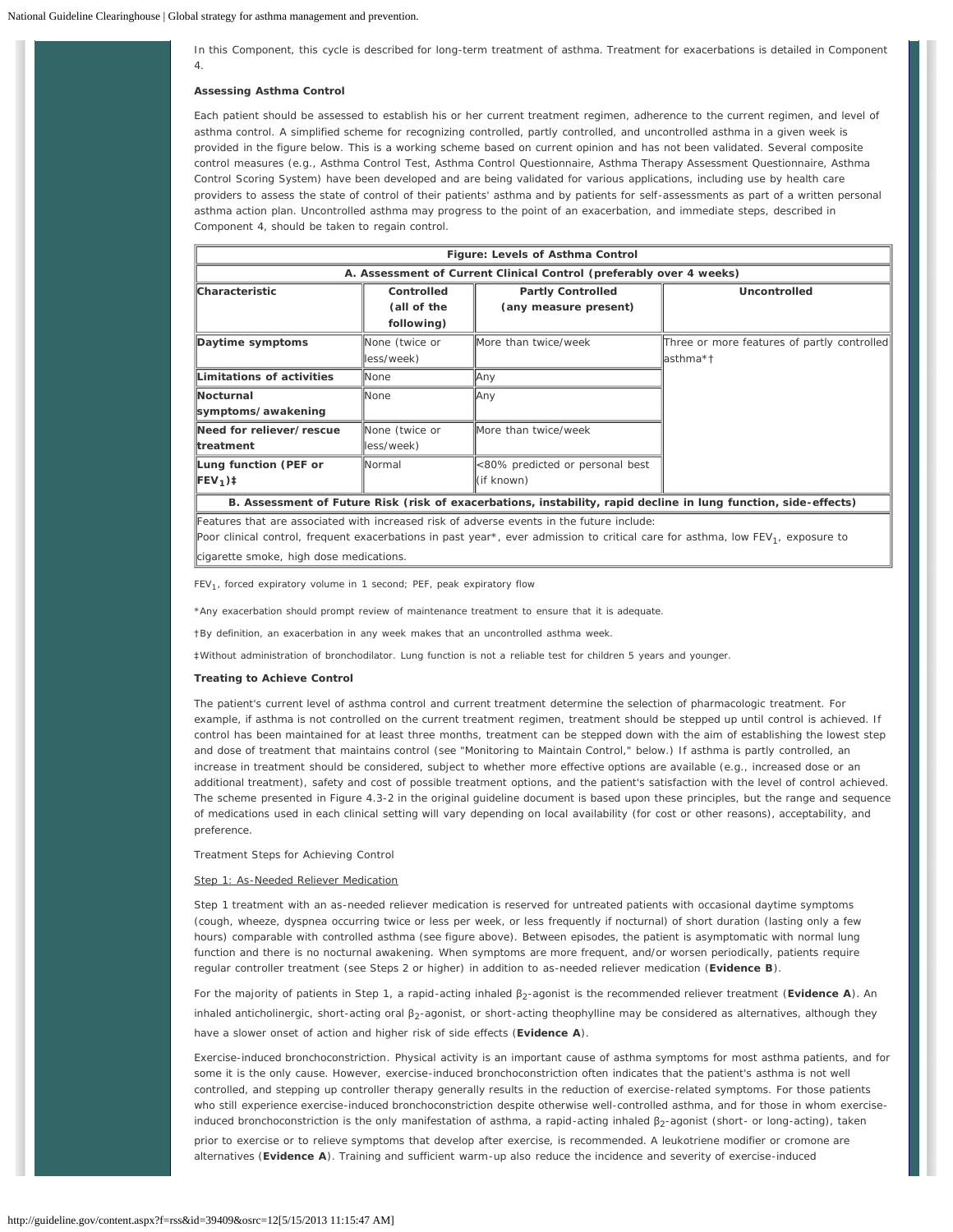bronchoconstriction (**Evidence B**). Information on treatment of exercise-induced asthma in athletes can be found in a Joint Task Force Report prepared by the European Respiratory Society, the European Academy of Allergy and Clinical Immunology, and GA(2)LEN and the World Anti-Doping Agency website [\(http://www.wada-ama.org](http://guideline.gov/disclaimer.aspx?redirect=http://www.wada-ama.org)  $\mathbb{F}$ ).

### Step 2: Reliever Medication Plus a Single Controller

Treatment *Steps 2* through *5* combine an as-needed reliever treatment with regular controller treatment. At *Step 2*, a low-dose inhaled glucocorticosteroid is recommended as the initial controller treatment for asthma patients of all ages (**Evidence A**). Equivalent doses of inhaled glucocorticosteroids, some of which may be given as a single daily dose, are provided in Figure 3-1 in the original guideline document for adults and in Figure 3-4 in the original guideline document for children older than 5 years.

Alternative controller medications include leukotriene modifiers (**Evidence A**), appropriate particularly for patients who are unable or unwilling to use inhaled glucocorticosteroids, or who experience intolerable side effects such as persistent hoarseness from inhaled glucocorticosteroid treatment and those with concomitant allergic rhinitis (**Evidence C**).

Other options are available but not recommended for routine use as initial or first-line controllers in *Step 2*. Sustained-release theophylline has only weak anti-inflammatory and controller efficacy (**Evidence B**) and is commonly associated with side effects that range from trivial to intolerable. Cromones (nedocromil sodium and sodium cromoglycate) have comparatively low efficacy, though a favorable safety profile (**Evidence A**).

# Step 3: Reliever Medication Plus One or Two Controllers

At *Step 3*, the recommended option for children, adolescents and adults is to combine a low-dose of inhaled glucocorticosteroid with an inhaled long-acting β2-agonist, either in a combination inhaler device or as separate components (**Evidence A**). Because of the additive effect of this combination, the low-dose of glucocorticosteroid is usually sufficient, and need only be increased if control is not achieved within 3 or 4 months with this regimen (Evidence A). The long-acting β<sub>2</sub>-agonist formoterol, which has a rapid onset

of action whether given alone or in combination inhaler with budesonide, has been shown to be as effective as short-acting β2-

agonist in acute asthma exacerbation. However its use as monotherapy as a reliever medication is strongly discouraged since it must always be used in association with an inhaled glucocorticosteroid.

For all children but particularly those 5 years and younger, combination therapy has been less well studied and the addition of a long-acting  $β_2$ -agonist may not be as effective as increasing the dose of inhaled glucocorticosteroids in reducing exacerbations.

If a combination inhaler containing formoterol and budesonide is selected, it may be used for both rescue and maintenance. This approach has been shown to result in reductions in exacerbations and improvements in asthma control in adults and adolescents at relatively low doses of treatment (**Evidence A**). Whether this approach can be employed with other combinations of controller and reliever requires further study.

Another option for both adults and children, but the one recommended for children, is to increase to a medium-dose of inhaled glucocorticosteroids (**Evidence A**). For patients of all ages on medium- or high-dose of inhaled glucocorticosteroid delivered by a pressurized metered-dose inhaler (MDI), use of a spacer device is recommended to improve delivery to the airways, reduce oropharyngeal side effects, and reduce systemic absorption (**Evidence A**).

Another option at *Step 3* is to combine a low-dose inhaled glucocorticosteroid with leukotriene modifiers (**Evidence A**). Alternatively, the use of sustained-release theophylline given at low-dose may be considered (**Evidence B**). These options have not been fully studied in children 5 years and younger.

### Step 4: Reliever Medication Plus Two or More Controllers

The selection of treatment at *Step 4* depends on prior selections at *Steps 2* and *3*. However, the order in which additional medications should be added is based, as far as possible, upon evidence of their relative efficacy in clinical trials. Where possible, patients who are not controlled on *Step 3* treatments should be referred to a health professional with expertise in the management of asthma for investigation of alternative diagnoses and/or causes of difficult-to-treat asthma.

The preferred treatment at *Step 4* is to combine a medium- or high-dose of inhaled glucocorticosteroid with a long-acting inhaled  $\beta_2$ -agonist. However, in most patients, the increase from a medium- to a high-dose of inhaled glucocorticosteroid provides relatively little additional benefit (**Evidence A**), and the high-dose is recommended only on a trial basis for 3 to 6 months when control cannot be achieved with medium-dose inhaled glucocorticosteroid combined with a long-acting β<sub>2</sub>-agonist and/or a third controller

(e.g., leukotriene modifiers or sustained-release theophylline) (**Evidence B**). Prolonged use of high-dose inhaled glucocorticosteroids is also associated with increased potential for adverse effects. At medium- and high-doses, twice-daily dosing is necessary for most but not all inhaled glucocorticosteroids (**Evidence A**). With budesonide, efficacy may be improved with more frequent dosing (four times daily) (**Evidence B**). (Refer to Figure 3-1 in the original guideline document for adults and Figure 3-4 in the original guideline document for children older than 5 years for recommendations on dosing and frequency for different inhaled glucocorticosteroids.)

Leukotriene modifiers as add-on treatment to medium-to high-dose inhaled glucocorticosteroids have been shown to provide benefit (**Evidence A**), but usually less than that achieved with the addition of a long-acting β<sub>2</sub>-agonist (**Evidence A**). The addition of a

low-dose of sustained-release theophylline to medium- or high-dose inhaled glucocorticosteroid and long-acting β<sub>2</sub>-agonist may also provide benefit (**Evidence B**).

# Step 5: Reliever Medication Plus Additional Controller Options

Addition of oral glucocorticosteroids to other controller medications may be effective (**Evidence D**) but is associated with severe side effects (**Evidence A**) and should only be considered if the patient's asthma remains severely uncontrolled on *Step 4* medications with daily limitation of activities and frequent exacerbations. Patients should be counseled about potential side effects and all other alternative treatments must be considered.

Addition of anti-immunoglobulin E (anti-IgE) treatment to other controller medications has been shown to improve control of allergic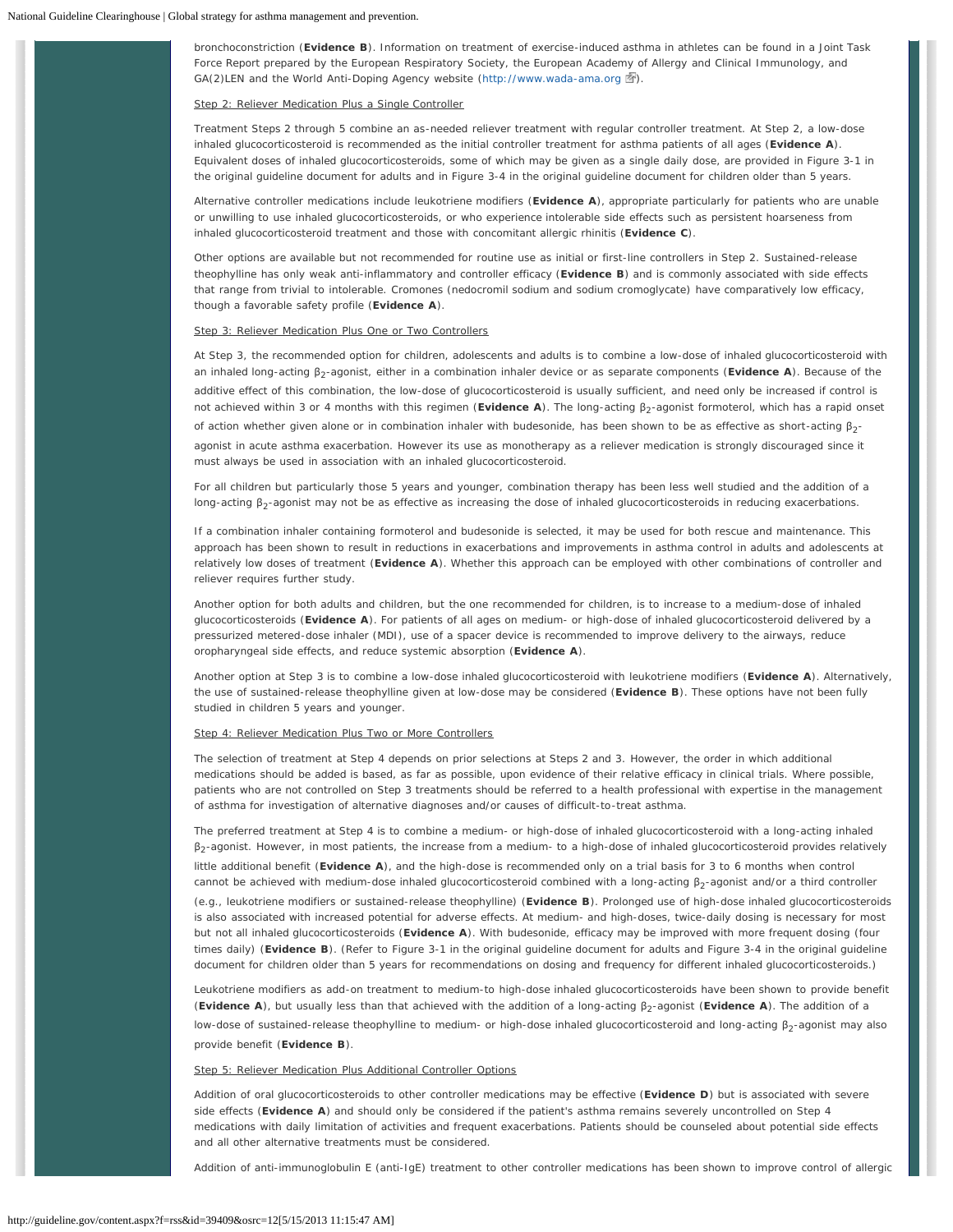asthma when control has not been achieved on combinations of other controllers including high-doses of inhaled or oral glucocorticosteroids (**Evidence B**).

### **Monitoring to Maintain Control**

When asthma control has been achieved, ongoing monitoring is essential to maintain control and to establish the lowest step and dose of treatment necessary, which minimizes the cost and maximizes the safety of treatment. On the other hand, asthma is a variable disease, and treatment has to be adjusted periodically in response to loss of control as indicated by worsening symptoms or the development of an exacerbation.

Asthma control should be monitored by the health care professional and preferably also by the patient at regular intervals, using either a simplified scheme as presented in the "Levels of Asthma Control" figure, above, or a validated composite measure of control. The frequency of health care visits and assessments depends upon the patient's initial clinical severity, and the patient's training and confidence in playing a role in the on-going control of his or her asthma. Typically, patients are seen one to three months after the initial visit, and every three months thereafter. After an exacerbation, follow-up should be offered within two weeks to one month (**Evidence D**). General practitioners should be encouraged to assess asthma control at every visit, not just when the patient presents because of their asthma.

### *Duration and Adjustments to Treatment*

For most classes of controller medications, improvement begins within days of initiating treatment, but the full benefit may only be evident after 3 or 4 months. In severe and chronically undertreated disease, this can take even longer.

The reduced need for medication once control is achieved is not fully understood, but may reflect the reversal of some of the consequences of long-term inflammation of the airways. Higher doses of anti-inflammatory medication may be required to achieve this benefit than to maintain it. Alternatively, the reduced need for medication might simply represent spontaneous improvement as part of the cyclical natural history of asthma. Rarely, asthma may go into remission particularly in children aged 5 years and younger and during puberty. Whatever the explanation, in all patients the minimum controlling dose of treatment must be sought through a process of regular follow-up and staged dose reductions.

At other times treatment may need to be increased either in response to loss of control or threat of loss of control (return of symptoms) or an acute exacerbation, which is defined as a more acute and severe loss of control that requires urgent treatment. (An approach to exacerbations is provided in Component 4 below.)

### *Stepping Down Treatment When Asthma Is Controlled*

There is little experimental data on the optimal timing, sequence, and magnitude of treatment reductions in asthma, and the approach will differ from patient to patient depending on the combination of medications and the doses that were needed to achieve control. These changes should ideally be made by agreement between patient and health care professional, with full discussion of potential consequences including reappearance of symptoms and increased risk of exacerbations. Although further research on stepping down asthma treatment is needed, some recommendations can be made based on the current evidence:

- When inhaled glucocorticosteroids alone in medium-to-high-doses are being used, a 50% reduction in dose should be attempted at 3 month intervals (**Evidence B**).
- Where control is achieved at a low-dose of inhaled glucocorticosteroids alone, in most patient's treatment may be switched to once-daily dosing (**Evidence A**).
- When asthma is controlled with a combination of inhaled glucocorticosteroid and long-acting  $\beta_2$ -agonist, the preferred approach is to begin by reducing the dose of inhaled glucocorticosteroid by approximately 50% while continuing the longacting β2-agonist (**Evidence B**). If control is maintained, further reductions in the glucocorticosteroid should be attempted until a low-dose is reached, when the long-acting β<sub>2</sub>-agonist may be stopped (**Evidence D**). An alternative is to switch the combination treatment to once-daily dosing. A second alternative is to discontinue the long-acting  $\beta_2$ -agonist at an earlier stage and substitute the combination treatment with inhaled glucocorticosteroid monotherapy at the same dose contained in the combination inhaler. However, this is more likely to lead to loss of asthma control (**Evidence B**).
- When asthma is controlled with inhaled glucocorticosteroids in combination with controllers other than long-acting  $\beta_2$ agonists, the dose of inhaled glucocorticosteroid should be reduced by 50% until a low-dose of inhaled glucocorticosteroid is reached, then the combination treatment stopped as described above (**Evidence D**).
- Controller treatment may be stopped if the patient's asthma remains controlled on the lowest dose of controller and no recurrence of symptoms occurs for one year (**Evidence D**).

### *Stepping Up Treatment in Response to Loss of Control*

Treatment has to be adjusted periodically in response to worsening control, which may be recognized by the minor recurrence or worsening of symptoms. Treatment options are as follows:

- Rapid-onset, short-acting or long-acting β<sub>2</sub>-agonist bronchodilators. Repeated dosing with bronchodilators in this class provides temporary relief until the cause of the worsening symptoms passes. The need for repeated doses over more than one or two days signals the need for review and possible increase of controller therapy.
- In the context of asthma self-management studies, action plans in which the dose of inhaled glucocorticosteroids was at least doubled were associated with improved asthma outcomes and reduced health care utilisation. In placebo-controlled trials, temporarily doubling the dose of inhaled glucocorticosteroids was not effective (**Evidence A**), but an average interval of 5-7 days between the onset of worsening symptoms and increase of the inhaled glucocorticosteroid dose may have been a factor. There is emerging evidence that higher doses of inhaled glucocorticosteroid might be effective for preventing progression to severe exacerbation. Patients who quadrupled their dose of inhaled glucocorticosteroid after their peak flow fell were significantly less likely to require oral glucocorticosteroids. In adult patients with an acute deterioration, high-dose inhaled glucocorticosteroids have been demonstrated to be equivalent to a short course of oral glucocorticosteroids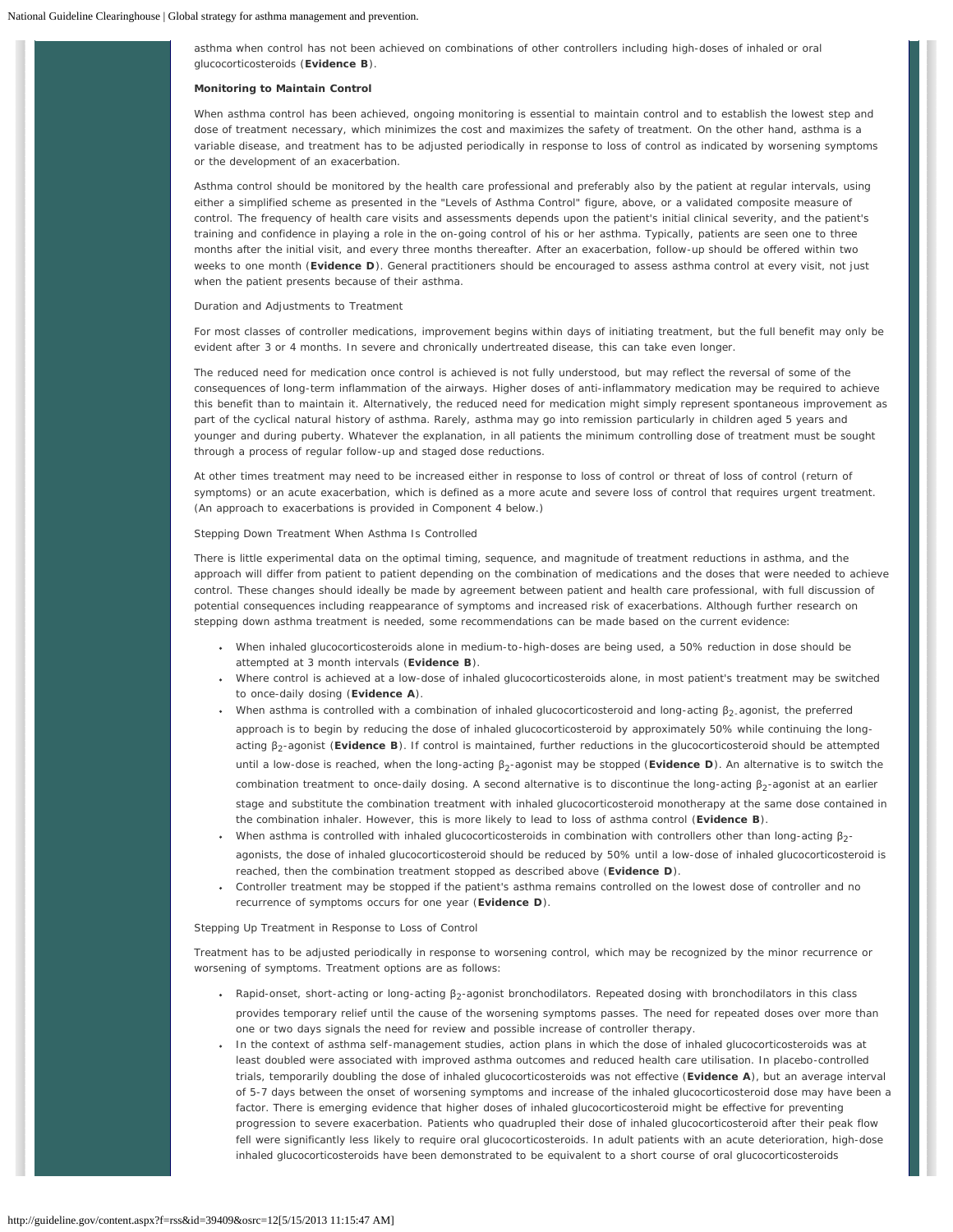(**Evidence A**). In these studies, the higher dose was maintained for seven to fourteen days. More research is needed in both adults and children to standardize the approach.

Combination of inhaled glucocorticosteroids and rapid and long-acting  $\beta_2$ -agonist bronchodilator (e.g., formoterol) for combined relief and control. The use of the combination of a rapid and long-acting  $\beta_2$ -agonist (formoterol) and an inhaled glucocorticosteroid (budesonide) in a single inhaler both as a controller and reliever is effective in maintaining a high level of asthma control and reduces exacerbations requiring systemic glucocorticosteroids and hospitalization (**Evidence A**). The benefit in preventing exacerbations appears to be the consequence of early intervention at a very early stage of a threatened exacerbation since studies involving doubling or quadrupling doses of combination treatment once deterioration is established (for 2 or more days) show some benefit but results are inconsistent. Because there are no studies using this approach with other combinations of controller and relievers, other than budesonide/formoterol, the alternative approaches described in this section should be used for patients on other controller therapies.

For children (6 to 17 years) who have uncontrolled asthma despite the use of low-dose inhaled glucocorticosteroids, step-up therapy with long-acting β<sub>2</sub>-agonist bronchodilator was significantly more likely to provide the best response than either step-up therapy with inhaled glucocorticosteroids or leukotriene receptor antagonist. However, many children had a best response to inhaled glucocorticosteroids or leukotriene receptor antagonist step-up therapy, highlighting the need to regularly monitor and appropriately adjust each child's asthma therapy.

Combination therapy with budesonide and formoterol used both as maintenance and rescue has been shown to reduce asthma exacerbations in children ages 4 years and older with moderate to severe asthma.

The usual treatment for an acute exacerbation is a high-dose of  $\beta_2$ -agonist and a burst of systemic glucocorticosteroids administered orally or intravenously. (Refer to Component 4 below for more information.)

Following treatment for an exacerbation of asthma, maintenance treatment can generally be resumed at previous levels unless the exacerbation was associated with a gradual loss of control suggesting chronic undertreatment. In this case, provided inhaler technique has been checked, a step-wise increase in treatment (either in dose or number of controllers) is indicated.

### *Difficult-to-Treat Asthma*

Although the majority of asthma patients can obtain the targeted level of control, some patients will not do so even with the best therapy. Patients who do not reach an acceptable level of control at *Step 4* (reliever medication plus two or more controllers) can be considered to have difficult-to-treat asthma. These patients may have an element of poor glucocorticosteroid responsiveness, and require higher doses of inhaled glucocorticosteroids than are routinely used in patients whose asthma is easy to control. However, there is currently no evidence to support continuing these high doses of inhaled glucocorticosteroids beyond 6 months in the hope of achieving better control. Instead, dose optimization should be pursued by stepping down to a dose that maintains the maximal level of control achieved on the higher dose.

Because very few patients are completely resistant to glucocorticosteroids, these medications remain a mainstay of therapy for difficult-to-treat asthma, while additional diagnostic and generalized therapeutic options can and should also be considered:

- Confirm the diagnosis of asthma. In particular, the presence of chronic obstructive pulmonary disease (COPD) must be excluded. Vocal cord dysfunction must be considered.
- Investigate and confirm adherence with treatment. Incorrect or inadequate use of medications and inhalers remains the most common reason for failure to achieve good control. In patients with difficult-to-treat asthma, improved adherence and improved health outcomes can be achieved with a comprehensive concordance intervention.
- Consider smoking, current or past, and encourage complete cessation. A history of past tobacco smoking is associated with a reduced likelihood of complete asthma control, and this is only partly attributable to the presence of fixed airflow obstruction. In addition, current smoking reduces the effectiveness of inhaled and oral glucocorticosteroids. Counseling and smoking cessation programs should be offered to all asthma patients who smoke.
- Investigate the presence of comorbidities that may aggravate asthma. Chronic sinusitis, gastroesophageal reflux, and obesity/obstructive sleep apnea have been reported in higher percentages in patients with difficult-to-treat asthma. Psychological and psychiatric disorders should also be considered. If found, these comorbidities should be addressed and treated as appropriate, although the ability to improve asthma control by doing so remains unconfirmed.

When these reasons for lack of treatment response have been considered and addressed, a compromise level of control may need to be accepted and discussed with the patient to avoid futile over-treatment (with its attendant cost and potential for adverse effects). The objective is then to minimize exacerbations and need for emergency medical interventions while achieving as high a level of clinical control with as little disruption of activities and as few daily symptoms as possible. For these difficult-to-treat patients, frequent use of rescue medication is accepted, as is a degree of chronic lung function impairment.

Although lower levels of control are generally associated with an increased risk of exacerbations, not all patients with chronically impaired lung function, reduced activity levels, and daily symptoms have frequent exacerbations. In such patients, the lowest level of treatment that retains the benefits achieved at the higher doses of treatment should be employed. Reductions should be made cautiously and slowly at intervals not more frequent than 3 to 6 months, as carryover of the effects of the higher dose may last for several months and make it difficult to assess the impact of the dose reduction (**Evidence D**). Referral to a physician with an interest in and/or special focus on asthma may be helpful and patients may benefit from phenotyping into categories such as allergic, aspirin-sensitive, and/or eosinophilic asthma. Patients categorized as allergic might benefit from anti-IgE therapy, and leukotriene modifiers can be helpful for patients determined to be aspirin sensitive (who are often eosinophilic as well).

### *Thermoplasty*

Grading of Recommendations Assessment, Development and Evaluation (GRADE) evidence technology was used to evaluate research on thermoplasty.

Question: "In adult patient whose asthma is uncontrolled despite recommended therapeutic regimens, does thermoplasty, compared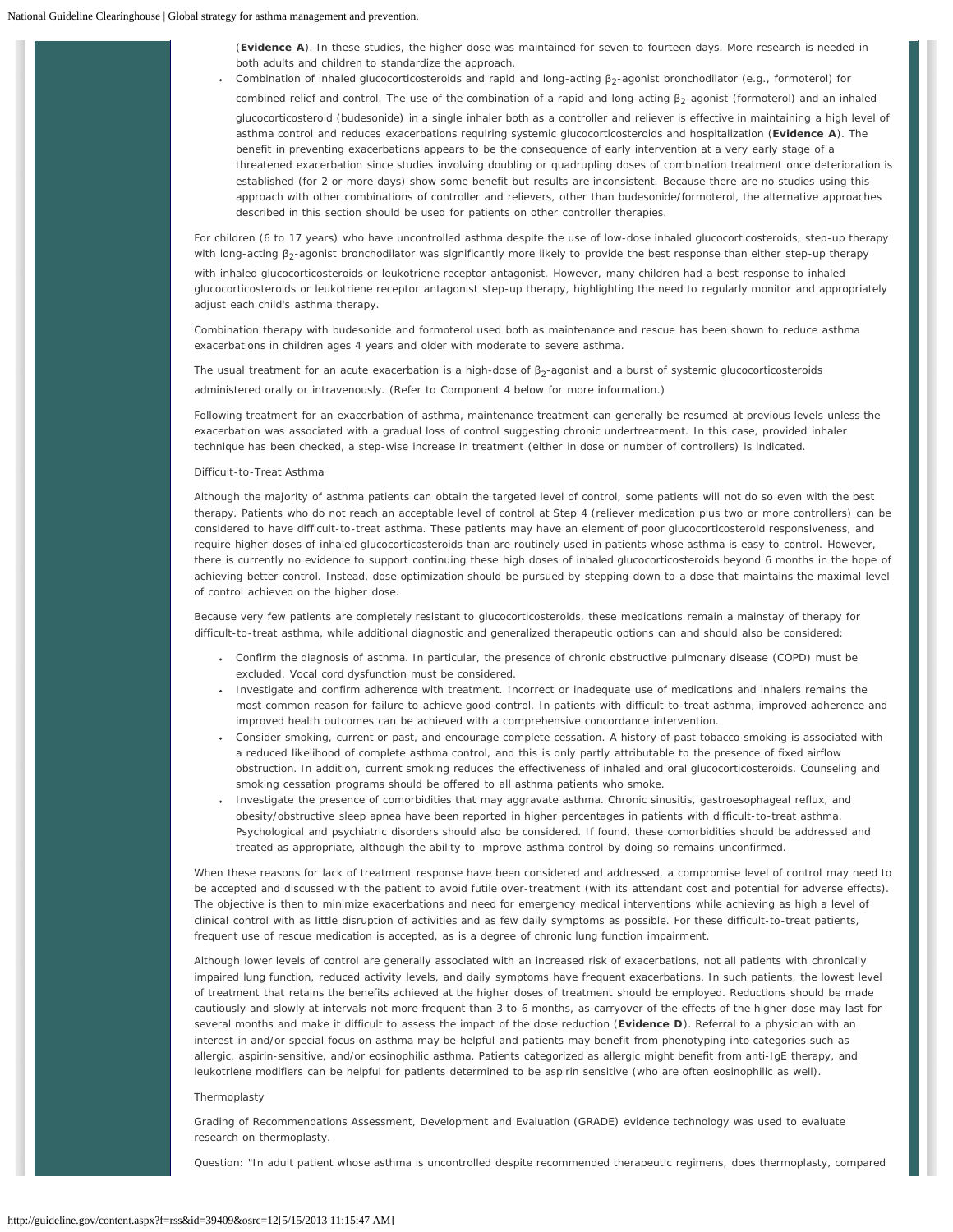to placebo improve patient outcomes?"

#### The consensus recommendation:

For adult patients whose asthma remains uncontrolled despite application of this therapeutic paradigm, and referral to an asthma specialty center, bronchial thermoplasty is now a possible option in some countries. In this bronchoscopic treatment, airways are treated on three occasions with a localized radiofrequency pulse. The treatment, which itself is associated with asthma exacerbations in the months post bronchoscopy, results in a subsequent decrease in exacerbations. There are no significant effects on lung function or asthma symptoms. Extended follow-up on a small number of patients has provided some additional support for longterm safety of bronchial thermoplasty. However, longer-term follow-up of larger number of control and active patients is needed to assess effectiveness and caution should be used in selecting patients for this procedure.

## **Component 4: Manage Asthma Exacerbations**

# **Key Points**

- Exacerbations of asthma (asthma attacks or acute asthma) are episodes of progressive increase in shortness of breath, cough, wheezing, or chest tightness, or some combination of these symptoms.
- Exacerbations are characterized by decreases in expiratory airflow that can be quantified and monitored by measurement of lung function (peak expiratory flow rate [PEF] or forced expiratory volume in one second [FEV<sub>1</sub>]).
- The primary therapies for exacerbations include the repetitive administration of rapid-acting inhaled bronchodilators, the early introduction of systemic glucocorticosteroids, and oxygen supplementation.
- The aims of treatment are to relieve airflow obstruction and hypoxemia as quickly as possible, and to plan the prevention of future relapses.
- Severe exacerbations are potentially life threatening, and their treatment requires close supervision. Most patients with severe asthma exacerbations should be treated in an acute care facility. Patients at high risk of asthma-related death also require closer attention.
- Milder exacerbations, defined by a reduction in peak flow of less than 20%, nocturnal awakening, and increased use of short acting  $β_2$ -agonists can usually be treated in a community setting.

# **Introduction**

Exacerbations of asthma (asthma attacks or acute asthma) are episodes of progressive increase in shortness of breath, cough, wheezing, or chest tightness, or some combination of these symptoms. Exacerbations usually have a progressive onset but a subset of patients (mostly adults) present more acutely. Respiratory distress is common. Exacerbations are characterized by decreases in expiratory airflow that can be quantified by measurement of lung function (PEF or FEV<sub>1</sub>). These measurements are more reliable

indicators of the severity of airflow limitation than is the degree of symptoms. The degree of symptoms may, however, be a more sensitive measure of the onset of an exacerbation because the increase in symptoms usually precedes the deterioration in peak flow rate. Still, a minority of patients perceive symptoms poorly, and may have a significant decline in lung function without a significant change in symptoms. This situation especially affects patients with a history of near-fatal asthma and also appears to be more likely in males. A clinically useful tool to assess the likelihood of asthma-related hospitalizations or emergency department visits in adults with severe or difficult to treat asthma has been described.

Strategies for treating exacerbations, though generalizable, are best adapted and implemented at a local level. Severe exacerbations are potentially life threatening, and their treatment requires close supervision. Patients with severe exacerbations should be encouraged to see their physician promptly or, depending on the organization of local health services, to proceed to the nearest clinic or hospital that provides emergency access for patients with acute asthma. Close objective monitoring (PEF) of the response to therapy is essential.

The primary therapies for exacerbations include—in the order in which they are introduced, depending on severity—repetitive administration of rapid-acting inhaled bronchodilators, early introduction of systemic glucocorticosteroids, and oxygen supplementation. The aims of treatment are to relieve airflow obstruction and hypoxemia as quickly as possible, and to plan the prevention of future relapses.

Patients at high risk of asthma-related death require closer attention and should be encouraged to seek urgent care early in the course of their exacerbations. These patients include those:

- With a history of near-fatal asthma requiring intubation and mechanical ventilation
- Who have had a hospitalization or emergency care visit for asthma in the past year
- Who are currently using or have recently stopped using oral glucocorticosteroids
- Who are not currently using inhaled glucocorticosteroids
- Who are overdependent on rapid-acting inhaled  $β_2$ -agonists, especially those who use more than one canister of salbutamol (or equivalent) monthly
- With a history of psychiatric disease or psychosocial problems, including the use of sedatives
- With a history of poor adherence with asthma medications and/or a written asthma action plan.

Response to treatment may take time and patients should be closely monitored using clinical as well as objective measurements. The increased treatment should continue until measurements of lung function (PEF or  $FEV<sub>1</sub>$ ) return to their previous best (ideally) or plateau, at which time a decision to admit or discharge can be made based upon these values. Patients who can be safely discharged will have responded within the first two hours, at which time decisions regarding patient disposition can be made.

# **Assessment of Severity**

The severity of the exacerbation (see Figure 4.4-1 in the original guideline document) determines the treatment administered. Indices of severity, particularly PEF (in patients older than 5 years), pulse rate, respiratory rate, and pulse oximetry, should be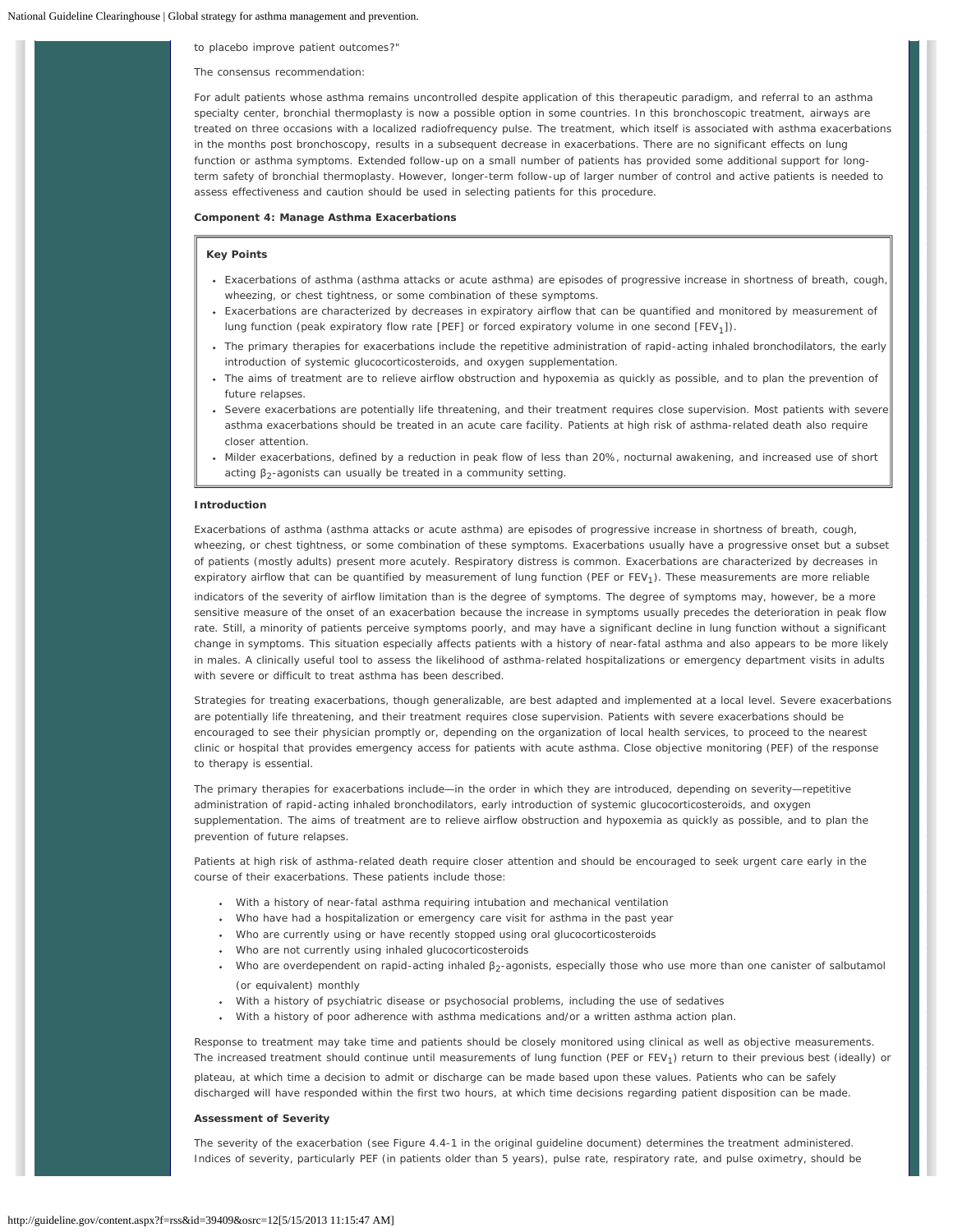monitored during treatment.

# **Management—Community Settings**

Most patients with severe asthma exacerbations should be treated in an acute care facility (such as a hospital emergency department) where monitoring, including objective measurement of airflow obstruction, oxygen saturation, and cardiac function, is possible. Milder exacerbations, defined by a reduction in peak flow of less than 20%, nocturnal awakening, and increased use of short acting β<sub>2</sub>-agonists can usually be treated in a community setting. If the patient responds to the increase in inhaled bronchodilator treatment after the first few doses, referral to an acute care facility is not required, but further management under the direction of a primary care physician may include the use of systemic glucocorticosteroids. Patient education and review of maintenance therapy should also be undertaken.

### *Treatment*

# **Bronchodilators**

For mild to moderate exacerbations, repeated administration of rapid-acting inhaled β-agonists (2 to 4 puffs every 20 minutes for the first hour) is usually the best and most cost-effective method of achieving rapid reversal of airflow limitation. After the first hour, the dose of β-agonist required will depend on the severity of the exacerbation. Mild exacerbations respond to 2 to 4 puffs every 3 to 4 hours; moderate exacerbations will require 6 to 10 puffs every 1 or 2 hours. Treatment should also be titrated depending upon the individual patient's response, and if there is a lack of response or other concern about how the patient is responding, the patient should be referred to an acute care facility.

Many patients will be able to monitor their PEF after the initiation of increased bronchodilator therapy. Bronchodilator therapy delivered via an MDI, ideally with a spacer, produces at least an equivalent improvement in lung function as the same dose delivered via nebulizer. At the clinic level, this route of delivery is the most cost effective, provided patients are able to use an MDI. No additional medication is necessary if the rapid-acting inhaled β-agonist produces a complete response (PEF returns to greater than 80% of predicted or personal best) and the response lasts for 3 to 4 hours.

## Glucocorticosteroids

Oral glucocorticosteroids (0.5 to 1 mg of prednisolone/kg or equivalent during a 24-hour period) should be used to treat exacerbations, especially if they develop after instituting the other short-term treatment options recommended for loss of control (see "Stepping up treatment in response to loss of control" in Component 3 above and in the original guideline document). If patients fail to respond to bronchodilator therapy, as indicated by persistent airflow obstruction, prompt transfer to an acute care setting is recommended, especially if they are in a high risk group.

#### **Management—Acute Care Settings**

Severe exacerbations of asthma are life-threatening medical emergencies, treatment of which is often most safely undertaken in an emergency department. The algorithm in Figure 4.4-2 in the original guideline document illustrates the approach to acute care-based management of exacerbations.

#### *Assessment*

A brief history and physical examination pertinent to the exacerbation should be conducted concurrently with the prompt initiation of therapy. The history should include severity and duration of symptoms, including exercise limitation and sleep disturbance; all current medications, including dose (and device) prescribed, dose usually taken, dose taken in response to the deterioration, and the patient's response (or lack thereof) to this therapy; time of onset and cause of the present exacerbation; and risk factors for asthma-related death.

The physical examination should assess exacerbation severity by evaluating the patient's ability to complete a sentence, pulse rate, respiratory rate, use of accessory muscles, and other signs detailed in Figure 4.4-2 in the original guideline document. Any complicating factors should be identified (e.g., pneumonia, atelectasis, pneumothorax, or pneumomediastinum). Functional assessments such as PEF or FEV<sub>1</sub> and arterial oxygen saturation measurements are strongly recommended as physical examination alone may not fully indicate the severity of the exacerbation, particularly the degree of hypoxemia. Without unduly delaying treatment, a baseline PEF or FEV<sub>1</sub> measurement should be made before treatment is initiated, although spirometry may not be possible in children with acute asthma. Subsequent measurements should be made at intervals until a clear response to treatment has occurred.

Oxygen saturation should be closely monitored, preferably by pulse oximetry. This is especially useful in children because objective measurements of lung function may be difficult. Oxygen saturation in children should normally be greater than 95%, and oxygen saturation less than 92% is a good predictor of the need for hospitalization (**Evidence C**).

In adults a chest x-ray is not routinely required, but should be carried out if a complicating cardiopulmonary process is suspected, in patients requiring hospitalization, and in those not responding to treatment where a pneumothorax may be difficult to diagnose clinically. Similarly, in children routine chest x-rays are not recommended unless there are physical signs suggestive of parenchymal disease.

Although arterial blood gas measurements are not routinely required, they should be completed in patients with a PEF of 30% to 50% predicted, those who do not respond to initial treatment, or when there is concern regarding deterioration. The patient should continue on supplemental oxygen while the measurement is made. A partial pressure of oxygen in arterial blood (PaO<sub>2</sub>) <60 mm Hg (8 kPa) and a normal or increased partial pressure of carbon dioxide in the arterial blood (PaCO<sub>2</sub>) (especially >45 mm Hg, 6 kPa) indicates the presence of respiratory failure.

*Treatment*

The following treatments are usually administered concurrently to achieve the most rapid resolution of the exacerbation: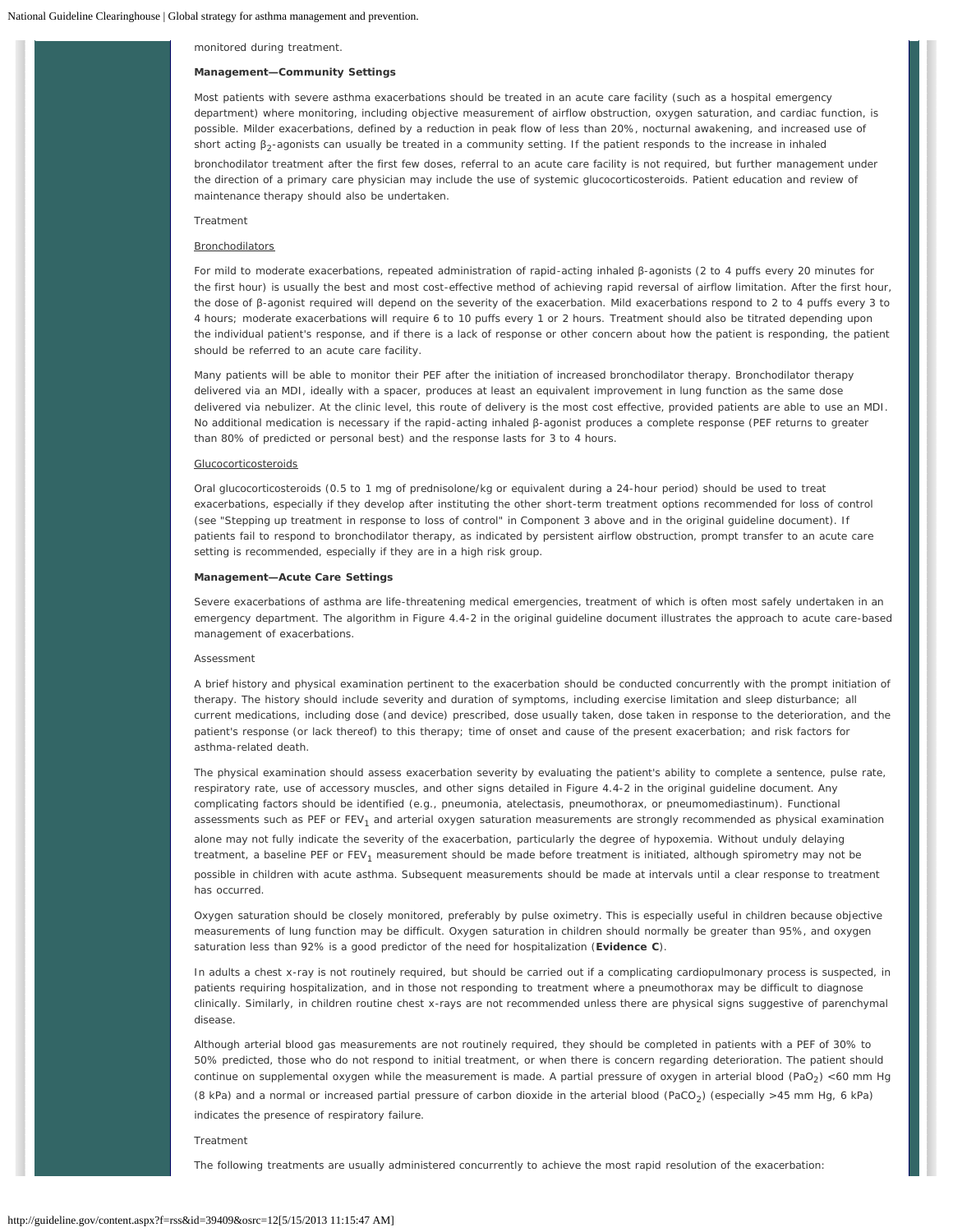### **Oxygen**

To achieve arterial oxygen saturation of 90% (95% in children), oxygen should be administered by nasal cannulae, by mask, or rarely by head box in some infants. For severe asthma exacerbations, controlled oxygen therapy using pulse oximetry to maintain oxygen saturation at 90 – 93% is associated with better physiological outcomes, compared to high flow 100% oxygen therapy. Oxygen therapy should be titrated against pulse oximetry to maintain a satisfactory oxygen saturation. However, oxygen should not be withheld if oximetry is not available.

## Rapid-Acting Inhaled β<sub>2</sub>-Agonists

Rapid-acting inhaled β2-agonists should be administered at regular intervals (**Evidence A**). The most cost effective and efficient delivery is by meter dose inhaler and a spacer device. Although most rapid-acting β<sub>2</sub>-agonists have a short duration of effect, the long-acting bronchodilator formoterol, which has both a rapid onset of action and a long duration of effect, has been shown to be equally effective without increasing side effects, though it is considerably more expensive. The importance of this feature of formoterol is that it provides support and reassurance regarding the use of a combination of formoterol and budesonide early in asthma exacerbations.

A modestly greater bronchodilator effect has been shown with levalbuterol compared to racemic albuterol in both adults and children with an asthma exacerbation. In a large study of acute asthma in children, and in adults not previously treated with glucocorticosteroids, levalbuterol treatment resulted in lower hospitalization rates compared to racemic albuterol treatment, but in children the length of hospital stay was no different.

A reasonable approach to inhaled therapy in exacerbations would be the initial use of continuous therapy, followed by intermittent on-demand therapy for hospitalized patients. There is no evidence to support the routine use of intravenous  $\beta_2$ -agonists in patients with severe asthma exacerbations.

# Epinephrine

A subcutaneous or intramuscular injection of epinephrine (adrenaline) may be indicated for acute treatment of anaphylaxis and angioedema, but is not routinely indicated during asthma exacerbations.

#### *Additional Bronchodilators*

### Ipratropium Bromide

A combination of nebulized β<sub>2</sub>-agonist with an anticholinergic (ipratropium bromide) may produce better bronchodilation than either drug alone (Evidence B) and should be administered before methylxanthines are considered. Combination β<sub>2</sub>-agonist/anticholinergic therapy is associated with lower hospitalization rates (Evidence A) and greater improvement in PEF and FEV<sub>1</sub> (Evidence B). Similar data have been reported in the pediatric literature (**Evidence A**). However, once children with asthma are hospitalized following intensive emergency department treatment, the addition of nebulized ipratropium bromide to nebulized  $\beta_2$ -agonist and systemic glucocorticosteroids appears to confer no extra benefit.

# **Theophylline**

In view of the effectiveness and relative safety of rapid-acting  $\beta_2$ -agonists, theophylline has a minimal role in the management of acute asthma. Its use is associated with severe and potentially fatal side effects, particularly in those on long-term therapy with sustained-release theophylline, and their bronchodilator effect is less than that of β2-agonists. The benefit as add-on treatment in adults with severe asthma exacerbations has not been demonstrated. However, in one study of children with near-fatal asthma, intravenous theophylline provided additional benefit to patients also receiving an aggressive regimen of inhaled and intravenous  $\beta_2$ agonists, inhaled ipratropium bromide, and intravenous systemic glucocorticosteroids.

#### Systemic Glucocorticosteroids

Systemic glucocorticosteroids speed resolution of exacerbations and should be utilized in the all but the mildest exacerbations (**Evidence A**), especially if:

- The initial rapid-acting inhaled  $β_2$ -agonist therapy fails to achieve lasting improvement
- The exacerbation develops even though the patient was already taking oral glucocorticosteroids
- Previous exacerbations required oral glucocorticosteroids

Oral glucocorticosteroids are usually as effective as those administered intravenously and are preferred because this route of delivery is less invasive and less expensive. If vomiting has occurred shortly after administration of oral glucocorticosteroids, then an equivalent dose should be re-administered intravenously. In patients discharged from the emergency department, intramuscular administration may be helpful, especially if there are concerns about compliance with oral therapy. Oral glucocorticosteroids require at least 4 hours to produce clinical improvement. Daily doses of systemic glucocorticosteroids equivalent to 60-80 mg methylprednisolone as a single dose, or 300-400 mg hydrocortisone in divided doses, are adequate for hospitalized patients, and 40 mg methylprednisolone or 200 mg hydrocortisone is probably adequate in most cases (**Evidence B**). An oral glucocorticosteroid dose of 1 mg/kg daily is adequate for treatment of exacerbations in children with mild persistent asthma. A 7-day course in adults has been found to be as effective as a 14-day course, and a 3- to 5-day course in children is usually considered appropriate (**Evidence B**). Two days of oral dexamethasone can also be used to treat asthma exacerbations, but there are concerns about metabolic side-effects if dexamethasone is continued beyond two days. Evidence suggests that there is no benefit to tapering the dose of oral glucocorticosteroids, either in the short-term or over several weeks, as long as the patient is on maintenance inhaled glucocorticosteroids (**Evidence B**).

Inhaled Glucocorticosteroids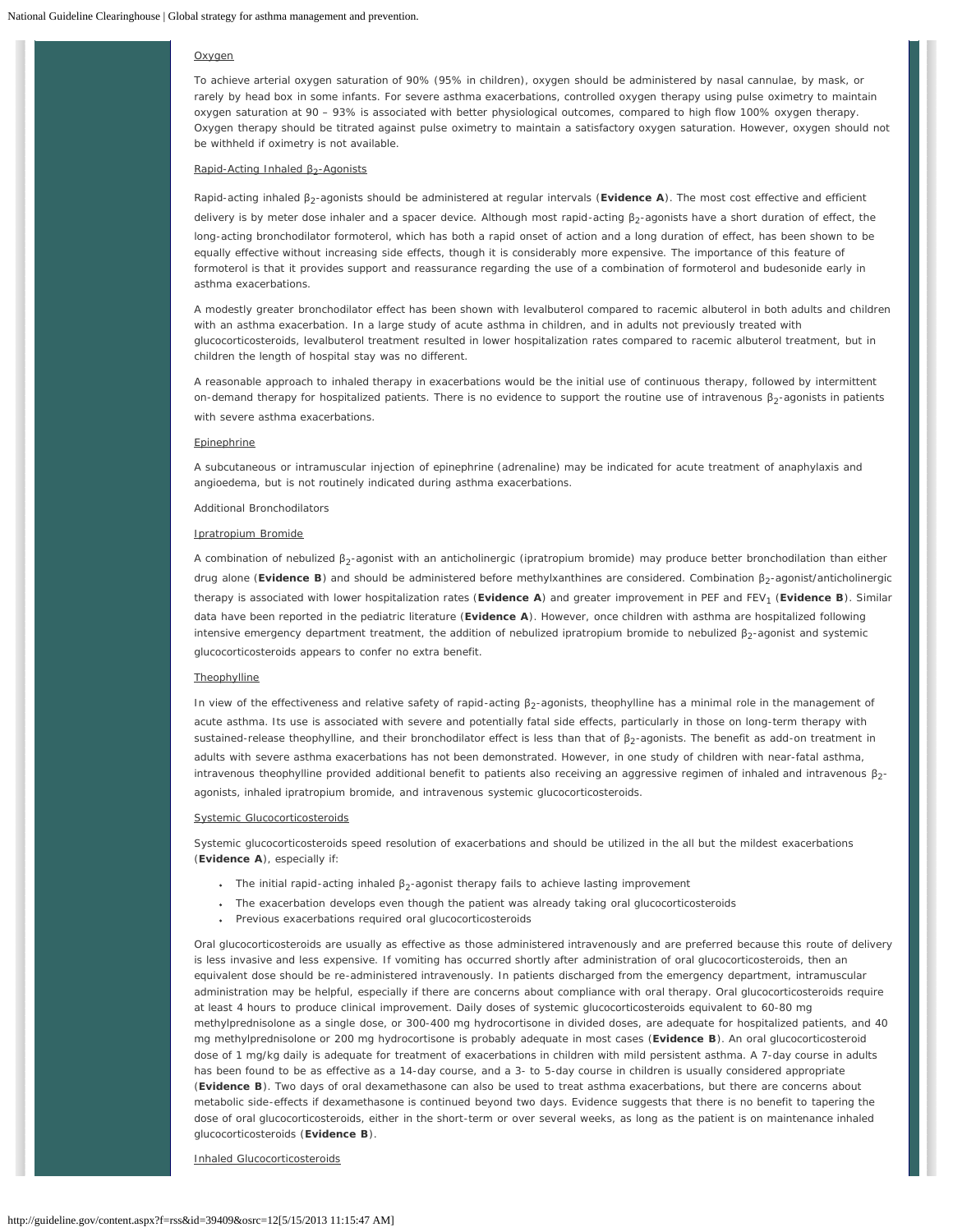Inhaled glucocorticosteroids are effective as part of therapy for asthma exacerbations. In one study, the combination of high-dose inhaled glucocorticosteroids and salbutamol in acute asthma provided greater bronchodilation than salbutamol alone (**Evidence B**), and conferred greater benefit than the addition of systemic glucocorticosteroids across all parameters, including hospitalizations, especially for patients with more severe attacks.

Inhaled glucocorticosteroids can be as effective as oral glucocorticosteroids at preventing relapses. Patients discharged from the emergency department on prednisone and inhaled budesonide have a lower rate of relapse than those on prednisone alone (**Evidence B**). A high dose of inhaled glucocorticosteroid (2.4 mg budesonide daily in four divided doses) achieves a relapse rate similar to 40 mg oral prednisone daily (**Evidence A**). Cost is a significant factor in the use of such high-doses of inhaled glucocorticosteroids, and further studies are required to document their potential benefits, especially cost effectiveness, in acute asthma.

### **Magnesium**

Intravenous magnesium sulphate (usually given as a single 2 g infusion over 20 minutes) is not recommended for routine use in asthma exacerbations, but can help reduce hospital admission rates in certain patients, including adults with FEV<sub>1</sub> 25%-30% predicted at presentation, adults and children who fail to respond to initial treatment, and children whose FEV<sub>1</sub> fails to improve above 60% predicted after 1 hour of care (**Evidence A**). Nebulized salbutamol administered in isotonic magnesium sulphate provides greater benefit than if it is delivered in normal saline (**Evidence A**). Intravenous magnesium sulphate has not been studied in young children.

### Helium Oxygen Therapy

A systematic survey of studies that have evaluated the effect of a combination of helium and oxygen, compared to helium alone, suggests there is no routine role for this intervention. It might be considered for patients who do not respond to standard therapy.

#### Leukotriene Modifiers

There are little data to suggest a role for leukotriene modifiers in acute asthma. Small investigations have demonstrated improvement in PEF, but clinical relevance requires more study.

### Sedatives

Sedation should be strictly avoided during exacerbations of asthma because of the respiratory depressant effect of anxiolytic and hypnotic drugs. An association between the use of these drugs and avoidable asthma deaths has been demonstrated.

*Criteria for Discharge from the Emergency Department vs. Hospitalization*

Patients with a pre-treatment FEV<sub>1</sub> or PEF <25% predicted or personal best, or those with a post-treatment FEV<sub>1</sub> or PEF <40% predicted or personal best, usually require hospitalization. Patients with post-treatment lung function of 40%-60% predicted may be discharged, provided that adequate follow-up is available in the community and compliance is assured. Patients with post-treatment lung function ≥60% predicted can be discharged.

Management of acute asthma in the intensive care unit is beyond the scope of this document and readers are referred to recent comprehensive reviews.

For patients discharged from the emergency department:

- At a minimum, a 7-day course of oral glucocorticosteroids for adults and a shorter course (3 to 5 days) for children should be prescribed, along with continuation of bronchodilator therapy.
- The bronchodilator can be used on an as-needed basis, based on both symptomatic and objective improvement, until the patient returns to his or her pre-exacerbation use of rapid-acting inhaled  $\beta_2$ -agonists.
- Ipratropium bromide is unlikely to provide additional benefit beyond the acute phase and may be quickly discontinued.
- Patients should initiate or continue inhaled glucocorticosteroids.
- The patient's inhaler technique and use of peak flow meter to monitor therapy at home should be reviewed. Patients discharged from the emergency department with a peak flow meter and action plan have a better response than patients discharged without these resources.
- The factors that precipitated the exacerbation should be identified and strategies for their future avoidance implemented.
- The patient's response to the exacerbation should be evaluated. The action plan should be reviewed and written guidance provided.
- Use of controller therapy during the exacerbation should be reviewed: whether this therapy was increased promptly, by how much, and, if appropriate, why oral glucocorticosteroids were not added. Consider providing a short course of oral glucocorticosteroids to be on hand for subsequent exacerbations.
- The patient or family should be instructed to contact the primary health care professional or asthma specialist within 24 hours of discharge. A follow-up appointment with the patient's usual primary care professional or asthma specialist should be made within a few days of discharge to assure that treatment is continued until baseline control parameters, including personal best lung function, are reached. Prospective data indicate that patients discharged from the emergency department for follow-up with specialist care do better than patients returned to routine care.

An exacerbation severe enough to require hospitalization may reflect a failure of the patient's asthma management or lack of a written asthma plan. Hospitalized patients may be particularly receptive to information and advice about their illness. Health care providers should take the opportunity to review patient understanding of the causes of asthma exacerbations, avoidance of factors that may cause exacerbations (including, where relevant, smoking cessation), the purposes and correct uses of treatment, and the actions to be taken to respond to worsening symptoms or peak flow values (**Evidence A**).

Referral to an asthma specialist should be considered for hospitalized patients. Following discharge from continuous supervision, the patient should be reviewed by the family health care professional or asthma specialist regularly over the subsequent weeks until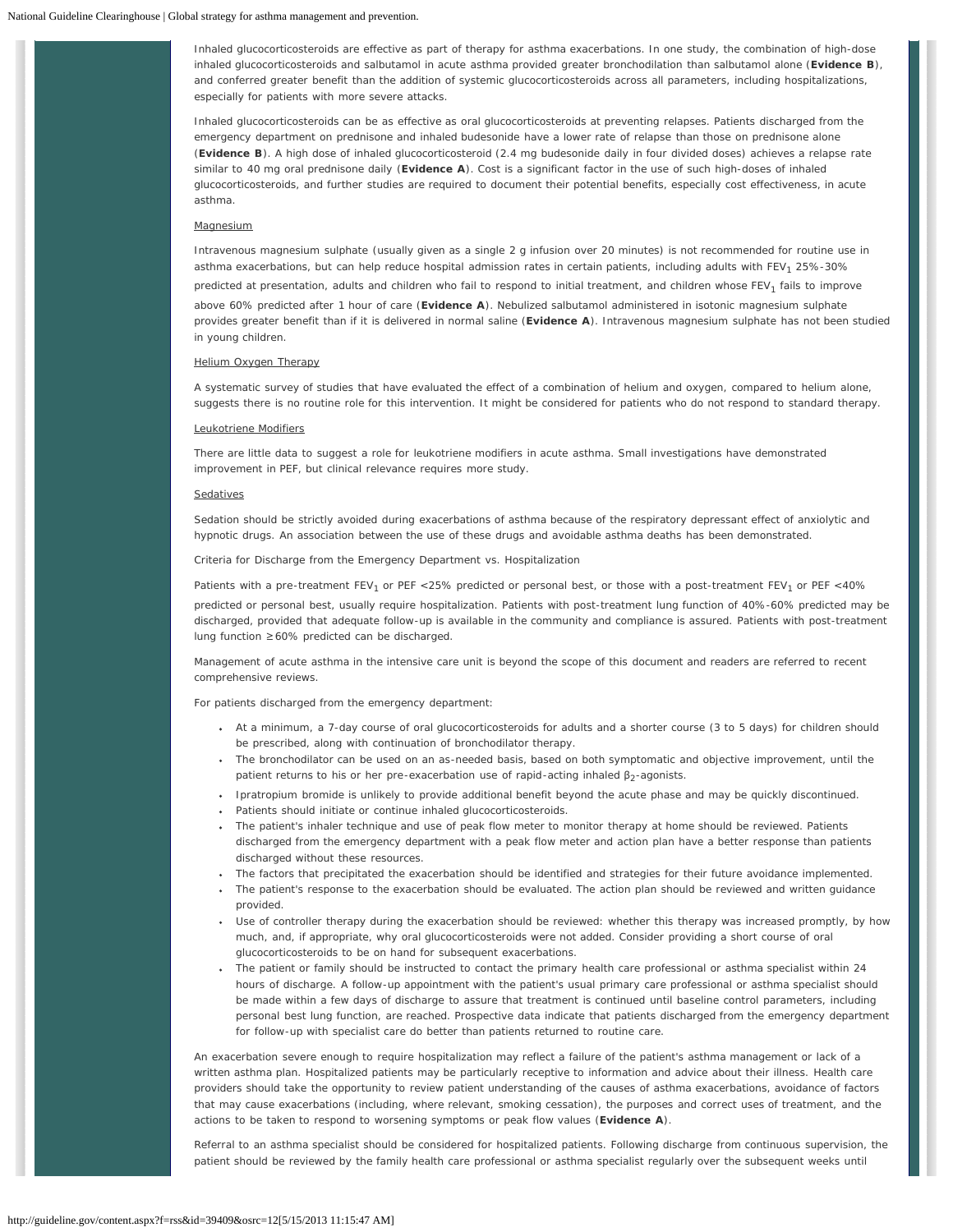personal best lung function is reached. Use of incentives improves primary care follow up but has shown no effect on long term outcomes. Patients who come to the emergency department with an acute exacerbation should be especially targeted for an asthma education program, if one is available.

### **Component 5: Special Considerations**

Special considerations are required in managing asthma in relation to pregnancy; surgery; rhinitis, sinusitis, and nasal polyps; occupational asthma; respiratory infections; gastroesophageal reflux; aspirin-induced asthma; and anaphylaxis. (For a more detailed discussion of the following special considerations, see the original guideline document.)

### *Pregnancy*

Using medications to obtain optimal control of asthma is justified even when their safety in pregnancy has not been unequivocally proven. For most medications used to treat asthma there is little evidence to suggest an increased risk to the fetus. Appropriately monitored use of theophylline, inhaled glucocorticosteroids, β<sub>2</sub>-agonists, and leukotriene modifiers (specifically montelukast) is not associated with an increased incidence of fetal abnormalities. Inhaled glucocorticosteroids have been shown to prevent exacerbations of asthma during pregnancy (**Evidence B**). As in other situations, the focus of asthma treatment must remain on control of symptoms and maintenance of normal lung function. Acute exacerbations should be treated aggressively in order to avoid fetal hypoxia. Treatment should include nebulized rapid-acting  $β_2$ -agonists and oxygen and systemic glucocorticosteroids should be instituted when necessary.

While all patients should have adequate opportunity to discuss the safety of their medications, pregnant patients with asthma should be advised that the greater risk to their baby lies with poorly controlled asthma, and the safety of most modern asthma treatments should be stressed. Even with a good patient/health care professional relationship, independent printed material, such as a statement from the US National Asthma Education and Prevention Program on the treatment of asthma during pregnancy, will provide important additional reassurance.

# *Obesity*

Asthma is more difficult to control in the obese patient. This may be due to a different type of airway inflammation (less eosinophilic), obesity-related co-morbidities such as obstructive sleep apnea and gastroesophageal reflux, mechanical factors or other as yet undefined factors. There is not sufficient evidence to suggest that the management of asthma in the obese should be different than in patients with normal weight. However, there seems to be a reduced response to inhaled glucocorticosteroids in the obese patient, and although this seems to be less evident with leukotriene antagonists, inhaled glucocorticosteroids are considered the mainstay of asthma treatment in this population.

Although asthma is not more often over-diagnosed in obese compared to non-obese patients, it is particularly important to confirm the diagnosis by objective measures of variable airway obstruction or bronchial hyperresponsiveness, as respiratory symptoms associated to obesity may mimic asthma. Weight loss in the obese patient improves asthma control, lung function and reduces medication needs and should be included in the treatment plan.

#### *Surgery*

Airway hyperresponsiveness, airflow limitation, and mucus hypersecretion predispose patients with asthma to intraoperative and postoperative respiratory complications. The likelihood of these complications depends on the severity of asthma at the time of surgery, the type of surgery (thoracic and upper abdominal surgeries pose the greatest risks), and type of anesthesia (general anesthesia with endotracheal intubation carries the greatest risk). These variables need to be assessed prior to surgery and pulmonary function should be measured. If possible, this evaluation should be undertaken several days before surgery to allow time for additional treatment. In particular, if the patient's FEV<sub>1</sub> is less than 80% of personal best, a brief course of oral glucocorticosteroids should be considered to reduce airflow limitation (**Evidence C**). Furthermore, patients who have received systemic glucocorticosteroids within the past 6 months should have systemic coverage during the surgical period (100 mg hydrocortisone every 8 hours intravenously). This should be rapidly reduced 24 hours following surgery, as prolonged systemic glucocorticosteroid therapy may inhibit wound healing (**Evidence C**).

*Rhinitis, Sinusitis, and Nasal Polyps*

### **Rhinitis**

Treatment of rhinitis may improve asthma symptoms (**Evidence A**). Anti-inflammatory agents including glucocorticosteroids and cromones as well as leukotriene modifiers and anticholinergics can be effective in both conditions. However, some medications are selectively effective against rhinitis (e.g., H<sub>1</sub>-antagonists) and others against asthma (e.g., β<sub>2</sub>-agonists) (**Evidence A**). Use of intranasal glucocorticosteroids for concurrent rhinitis has been found to have a limited benefit in improving asthma and reducing asthma morbidity in some but not all studies. Leukotriene modifiers, allergen-specific immunotherapy, and anti-IgE therapy are effective in both conditions (**Evidence A**).

# **Sinusitis**

Sinusitis is a complication of upper respiratory infections, allergic rhinitis, nasal polyps, and other forms of nasal obstruction. Both acute and chronic sinusitis can worsen asthma. Clinical features of sinusitis lack diagnostic precision, and computed tomography (CT) scan confirmation is recommended when available. In children with suspected rhinosinusitis, antibiotic therapy for 10 days is recommended (**Evidence B**). Treatment should also include medications to reduce nasal congestion, such as topical nasal decongestants or topical nasal or even systemic glucocorticosteroids. These agents remain secondary to primary asthma therapies.

# Nasal Polyps

Nasal polyps associated with asthma and rhinitis, and sometimes with aspirin hypersensitivity, are seen primarily in patients over 40 years old. Children with nasal polyps should be assessed for cystic fibrosis and immotile cilia syndrome. Nasal polyps are quite responsive to topical glucocorticosteroids. A limited number of patients with glucocorticosteroid-refractory polyps may benefit from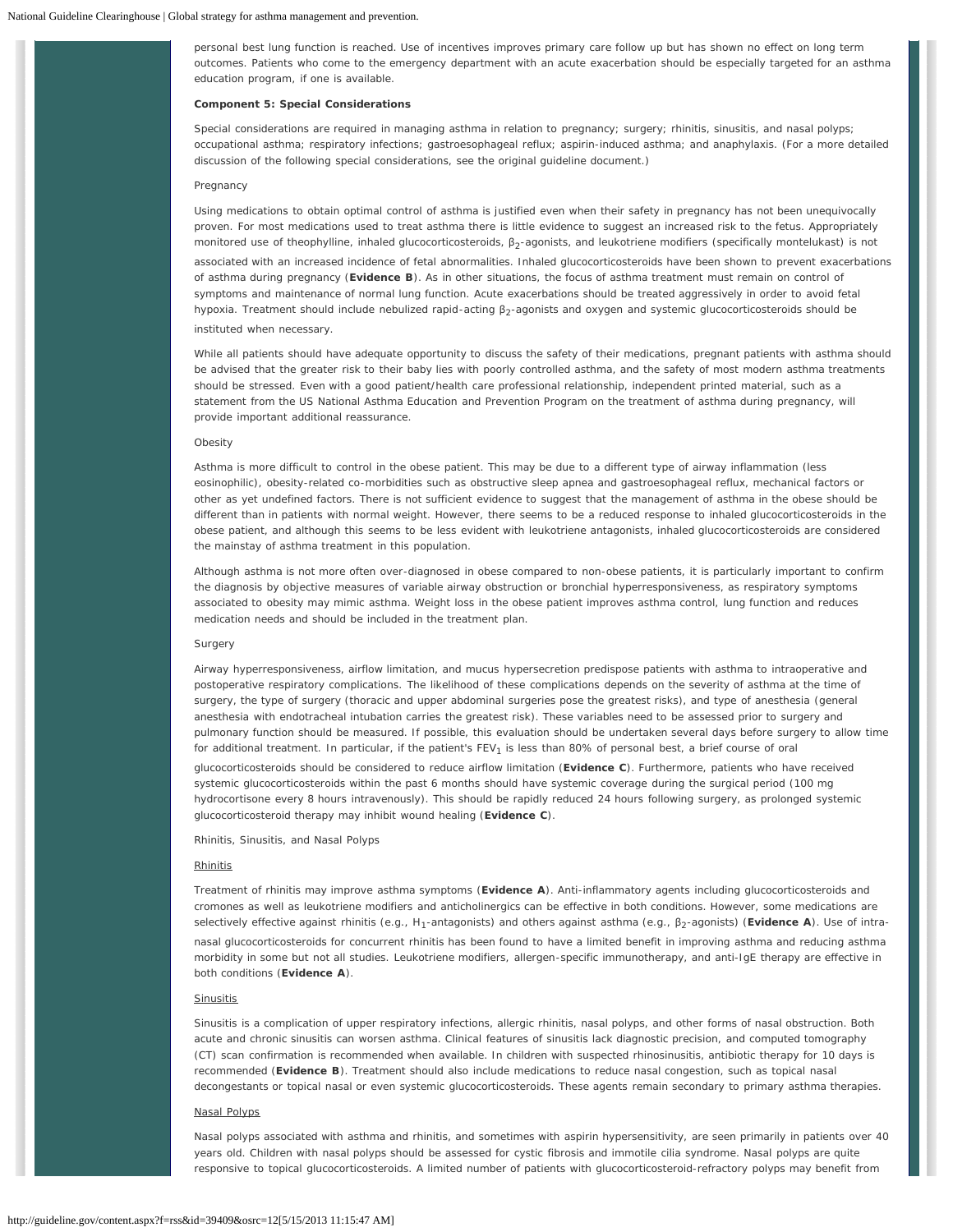### surgery.

## *Occupational Asthma*

Pharmacologic therapy for occupational asthma is identical to therapy for other forms of asthma, but it is not a substitute for adequate avoidance. Consultation with a specialist in asthma management or occupational medicine is advisable.

### *Respiratory Infections*

Treatment of an infectious exacerbation follows the same principles as treatment of other asthma exacerbations—that is, rapidacting inhaled β<sub>2</sub>-agonists and early introduction of oral glucocorticosteroids or increases in inhaled glucocorticosteroids by at least four-fold are recommended. Because increased asthma symptoms can often persist for weeks after the infection is cleared, antiinflammatory treatment should be continued for this full period to ensure adequate control.

## *Gastroesophageal Reflux*

There is considerable evidence that gastroesophageal reflux is more common in patients with asthma than in the general population. This has led to research to determine whether treatment of gastroesophageal reflux can improve asthma symptoms or control. Gastroesophageal reflux is undoubtedly a cause of dry cough and some of the confusion in the literature is probably due to patients with dry cough symptoms being attributed to asthma. This relationship may in part relate to the use of medications to manage asthma, such as β2-agonists and theophylline which cause relaxation of the lower oesophageal sphincter.

Despite a high prevalence of asymptomatic gastroesophageal reflux among patients with poorly controlled asthma, treatment with proton-pump inhibitors does not improve asthma control in adults or children. Asymptomatic gastroesophageal reflux is not a likely cause of poorly controlled asthma. Surgery for gastroesophageal reflux is reserved for the severely symptomatic patient with welldocumented esophagitis and failure of medical management. In patients with asthma, it should be demonstrated that the reflux causes asthma symptoms before surgery is advised.

# *Aspirin-Induced Asthma (AIA)*

A characteristic history of reaction is considered adequate for initiating avoidance strategies. However, the diagnosis can only be confirmed by aspirin challenge, as there are no suitable in vitro tests for diagnosis. The aspirin challenge test is not recommended for routine practice as it is associated with a high risk of potentially fatal consequences and must only be conducted in a facility with cardiopulmonary resuscitation capabilities. Further safeguards are that patients should only be challenged when their asthma is in remission and their FEV<sub>1</sub> is greater than 70% of predicted or personal best. Bronchial (inhalational) and nasal challenges with lysine

aspirin are safer than oral challenges and may be performed in specialized centers. Once aspirin or nonsteroidal anti-inflammatory drug (NSAID) hypersensitivity develops, it is present for life. Patients with AIA should avoid aspirin, products containing it, other analgesics that inhibit cyclooxygenase-1 (COX-1), and often also hydrocortisone hemisuccinate. Avoidance does not prevent progression of the inflammatory disease of the respiratory tract. Where a NSAID is indicated, a cyclooxygenase-2 (COX-2) inhibitor may be considered with appropriate physician supervision and observation for at least one hour after administration (**Evidence B**). Glucocorticosteroids continue to be the mainstay of asthma therapy, but leukotriene modifiers may also be useful for additional control of the underlying disease (**Evidence B**). For NSAID-sensitive patients with asthma who require NSAIDs for other medical conditions, desensitization may be conducted in the hospital under the care of a specialist.

Generally, asthma patients, especially those with adult onset asthma and associated upper airway disease (nasal polyposis), should be counseled to avoid NSAIDs, taking acetaminophen/paracetamol instead.

### *Anaphylaxis and Asthma*

If there is a possibility that anaphylaxis is involved in an asthma attack, epinephrine should be the bronchodilator of choice. Prompt treatment for anaphylaxis is crucial and includes oxygen, intramuscular epinephrine, injectable antihistamine, intravenous hydrocortisone, oropharyngeal airway, and intravenous fluid. Preventing a recurrence of anaphylaxis depends on identifying the cause and instructing the patient on avoidance measures and self-administered emergency treatment with pre-loaded epinephrine syringes.

## **Definitions**:

|              | Description of Levels of Evidence |                                                                                                                       |  |  |  |
|--------------|-----------------------------------|-----------------------------------------------------------------------------------------------------------------------|--|--|--|
|              | Evidence Sources of               | Definition                                                                                                            |  |  |  |
|              | Category Evidence                 |                                                                                                                       |  |  |  |
| $\mathsf{A}$ | <b>Randomized</b>                 | Evidence is from endpoints of well-designed RCTs that provide a consistent pattern of findings in the                 |  |  |  |
|              |                                   | controlled trials population for which the recommendation is made. Category A requires substantial numbers of studies |  |  |  |
|              | (RCTs). Rich                      | involving substantial numbers of participants.                                                                        |  |  |  |
|              | body of data.                     |                                                                                                                       |  |  |  |
| в            | <b>RCTs. Limited</b>              | Evidence is from endpoints of intervention studies that include only a limited number of patients, posthoc            |  |  |  |
|              | body of data.                     | or subgroup analysis of RCTs, or meta-analysis of RCTs. In general, Category B pertains when few                      |  |  |  |
|              |                                   | randomized trials exist, they are small in size, they were undertaken in a population that differs from the           |  |  |  |
|              |                                   | target population of the recommendation, or the results are somewhat inconsistent.                                    |  |  |  |
| C            |                                   | Nonrandomized Evidence is from outcomes of uncontrolled or nonrandomized trials or from observational studies.        |  |  |  |
|              | trials.                           |                                                                                                                       |  |  |  |
|              | <b>Observational</b>              |                                                                                                                       |  |  |  |
|              | studies.                          |                                                                                                                       |  |  |  |
| D            | Panel                             | This category is used only in cases where the provision of some guidance was deemed valuable but the                  |  |  |  |
|              | <b>consensus</b>                  | clinical literature addressing the subject was insufficient to justify placement in one of the other                  |  |  |  |
|              | judgment                          | categories. The Panel Consensus is based on clinical experience or knowledge that does not meet the                   |  |  |  |
|              |                                   | above-listed criteria.                                                                                                |  |  |  |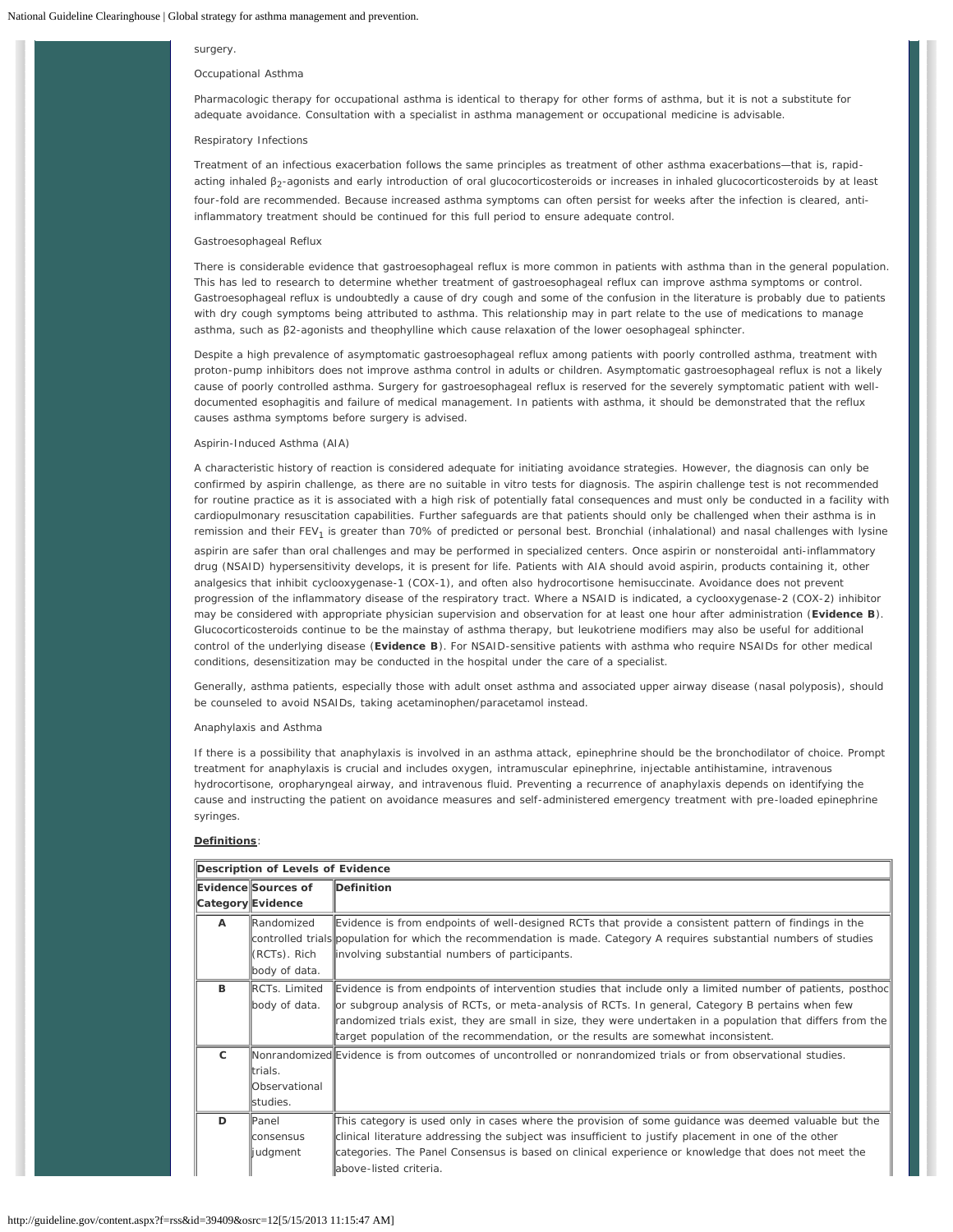# **Clinical Algorithm(s)**

The following algorithms are provided in the original guideline document:

- Management Approach Based on Control
- Management of Asthma Exacerbations in Acute Care Setting

# <span id="page-19-0"></span>Evidence Supporting the Recommendations and the state of the [Back to top](#page-0-1) Back to top

### **Type of Evidence Supporting the Recommendations**

The type of supporting evidence is identified and graded for selected recommendations (see the "Major Recommendations" field).

The recommendations on asthma management and prevention are based as far as possible on controlled clinical studies. For those aspects of the clinical management of asthma that have not been the subject of specific clinical studies, recommendations are based on literature review, clinical experience, and expert opinion of project members.

Levels of evidence are assigned to management recommendations in the Global Initiative for Asthma documents where appropriate in Chapter 4, "The Five Components of Asthma Management." Evidence levels are indicated in boldface type enclosed in parentheses after the relevant statement—e.g., (**Evidence A**).

# <span id="page-19-1"></span>Benefits/Harms of Implementing the Guideline Recommendations **[Back to top](#page-0-1)** Back to top

# **Potential Benefits**

- There is now good evidence that the clinical manifestations of asthma—symptoms, sleep disturbances, limitations of daily activity, impairment of lung function, and use of rescue medications—can be controlled with appropriate treatment.
- Although there is no cure for asthma, appropriate management that includes a partnership between the physician and the patient/family most often results in the achievement of control.
- The goals for successful management of asthma are to:
	- Achieve and maintain control of symptoms
- Maintain normal activity levels, including exercise
- Maintain pulmonary function as close to normal as possible
- Prevent asthma exacerbations
- Avoid adverse effects from asthma medications
- Prevent asthma mortality

# **Potential Harms**

See Chapter 3, "Asthma Treatments," in the original guideline document for a full discussion of asthma medications for adults and children, including their side effects.

# <span id="page-19-2"></span>[Back to top](#page-0-1) Contraindications

# **Contraindications**

- Sedation is contraindicated in the treatment of an asthma exacerbation.
- Patients with aspirin-induced asthma (AIA) should avoid aspirin, products containing it, other analgesics that inhibit cyclooxygenase 1 (COX-1), and often also hydrocortisone hemisuccinate.
- Generally, asthma patients, especially those with adult onset asthma and associated upper airway disease (nasal polyposis), should be counseled to avoid nonsteroidal anti-inflammatory drugs (NSAIDs), taking acetaminophen/paracetamol instead.

# <span id="page-19-3"></span>**Qualifying Statements [Back to top](#page-0-1) Contract to the Contract of the Contract of the Contract of the Contract of the Contract of the Contract of the Contract of the Contract of the Contract of the Contract of the Contract**

# **Qualifying Statements**

A large segment of the world's population lives in areas with inadequate medical facilities and meager financial resources. The Global Initiative for Asthma (GINA) Executive Committee recognizes that "fixed" international guidelines and "rigid" scientific protocols will not work in many locations. Thus, the recommendations found in this Report must be adapted to fit local practices and the availability of health care resources.

<span id="page-19-4"></span>Implementation of the Guideline and the internal control of the Guideline and the Implementation of the Guideline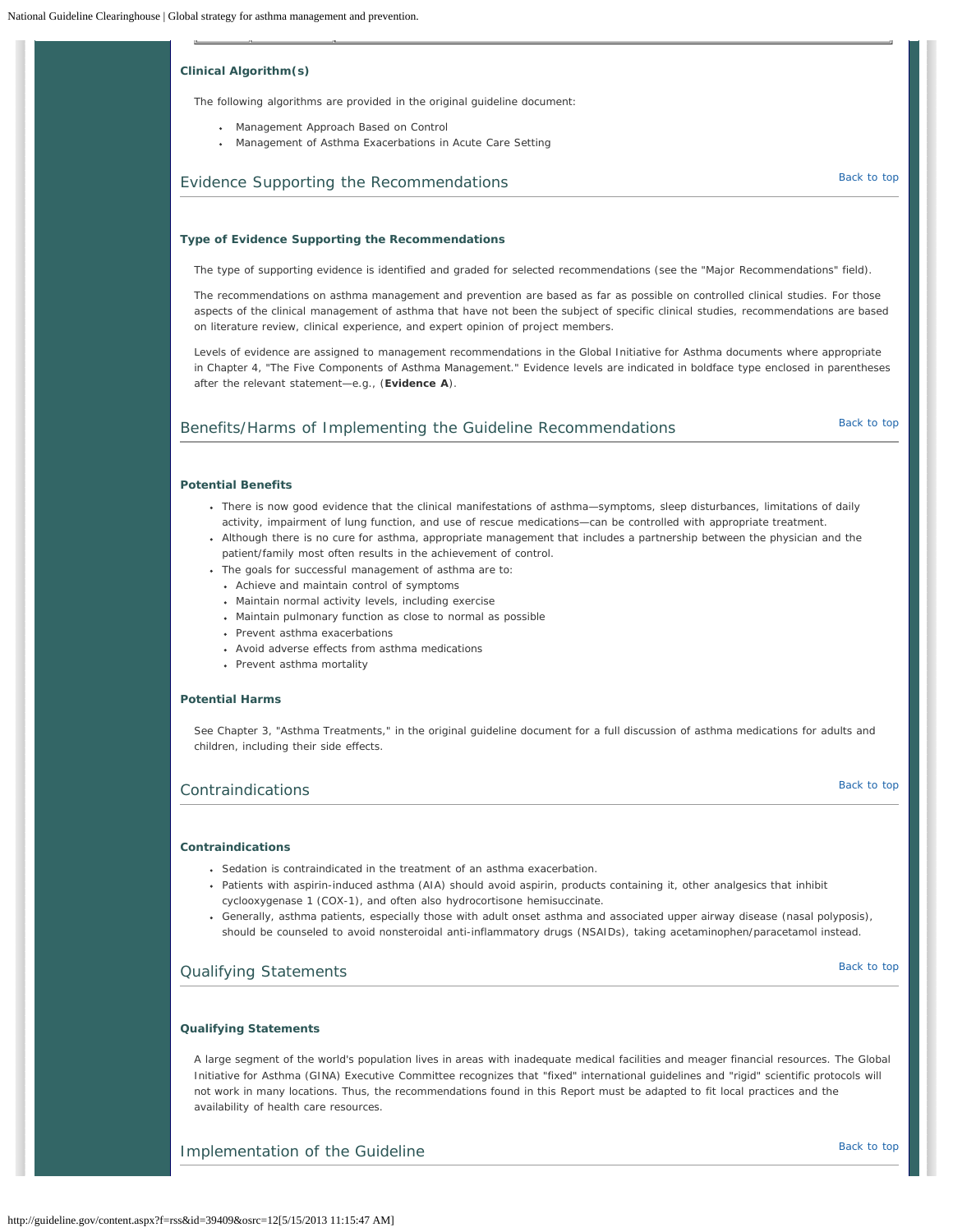# **Description of Implementation Strategy**

A thorough explanation of the Global Initiative for Asthma's guideline implementation strategies is given in Chapter 5 of the original guideline document.

# **Implementation Tools**

Chart Documentation/Checklists/Forms Clinical Algorithm Foreign Language Translations Patient Resources Pocket Guide/Reference Cards Resources

For information about availability, see the *Availability of Companion Documents* and *Patient Resources* fields below.

# <span id="page-20-0"></span>Institute of Medicine (IOM) National Healthcare Quality Report Categories [Back to top](#page-0-1)

# **IOM Care Need**

Getting Better Living with Illness Staying Healthy

# **IOM Domain**

Effectiveness Patient-centeredness

# <span id="page-20-1"></span>Identifying Information and Availability and the state of the [Back to top](#page-0-1) Back to top

# **Bibliographic Source(s)**

Global Initiative for Asthma (GINA). Global strategy for asthma management and prevention. Vancouver (WA): Global Initiative for Asthma (GINA); 2012. 110 p. [445 references]

## **Adaptation**

Not applicable: The guideline was not adapted from another source.

# **Date Released**

1995 Jan (revised 2012)

# **Guideline Developer(s)**

Global Initiative for Asthma - Disease Specific Society

# **Source(s) of Funding**

The Global Initiative for Asthma (GINA) program is supported by unrestricted educational grants from Almirall, AstraZeneca, Boehringer Ingelheim, CIPLA, Chiesi, GlaxoSmithKline, Merck, Sharp & Dohme, Novartis, Quintiles, and Takeda.

# **Guideline Committee**

Global Initiative for Asthma Science Committee

# **Composition of Group That Authored the Guideline**

*Science Committee Members*: Helen Reddel, MD (*Chair*), Woolcock Institute of Medical Research, Camperdown, NSW, Australia; Neil Barnes, MD, London Chest Hospital, London, England, UK; Peter J. Barnes, MD, National Heart and Lung Institute, London, England, UK; Eric D. Bateman, MD, University Cape Town Lung Institute, Cape Town, South Africa; Allan Becker, MD, University of Manitoba, Winnipeg, Manitoba, Canada; Elisabeth Bel, MD, University of Amsterdam, Amsterdam, The Netherlands; Jeffrey M. Drazen, MD, Harvard Medical School, Boston, Massachusetts, USA; Mark FitzGerald, MD, University of British Columbia, Vancouver, BC, Canada; Johan C. de Jongste, MD, PhD, Erasmus University Medical Center, Rotterdam, The Netherlands; Robert F. Lemanske, Jr., MD, University of Wisconsin School of Medicine, Madison, Wisconsin, USA; Paul O'Byrne, MD, McMaster University, Ontario, Canada; Ken Ohta, MD, PhD, National Hospital Organization Tokyo National Hospital, Tokyo, Japan; Soren Erik Pedersen, MD, Kolding Hospital,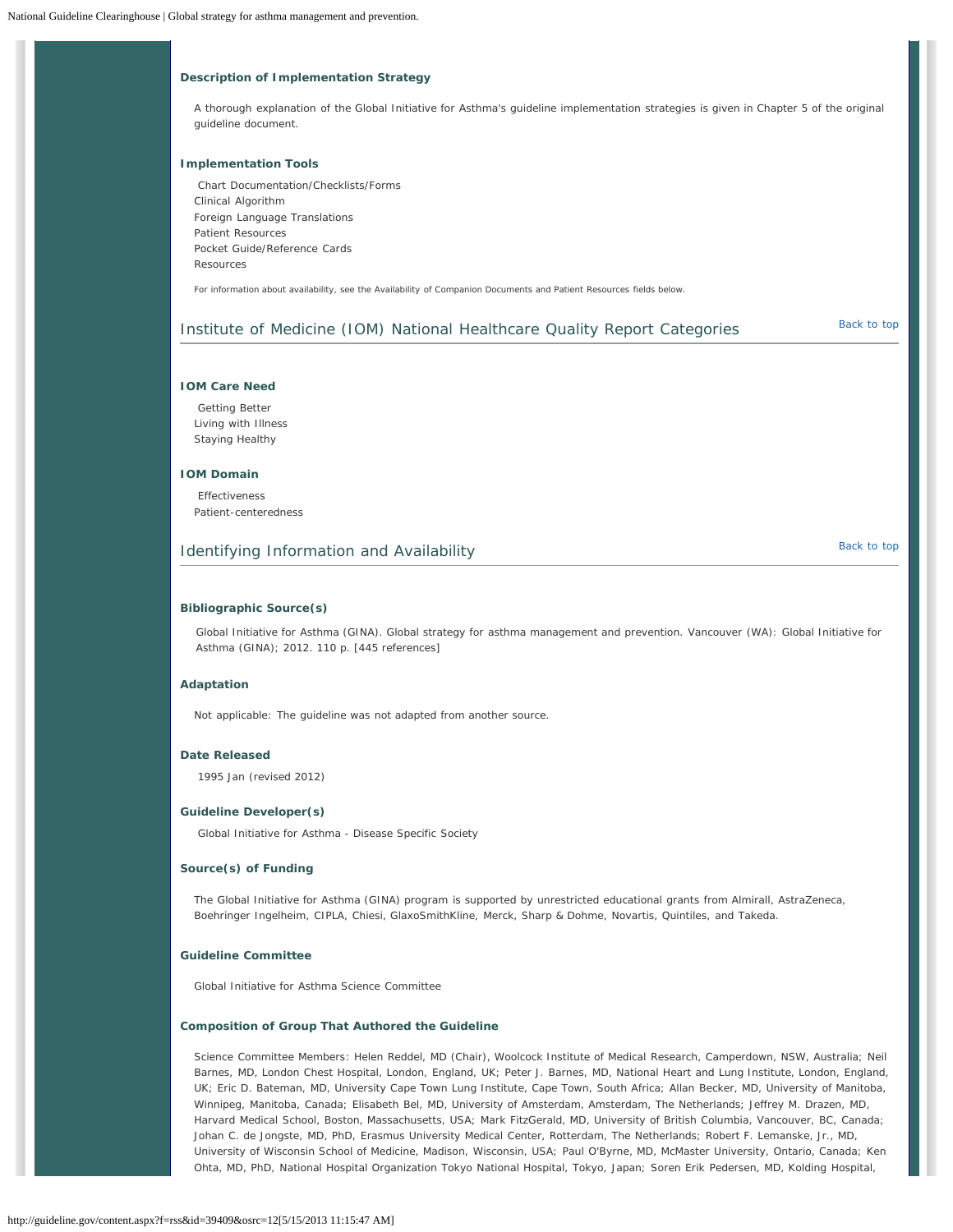Kolding, Denmark; Emilio Pizzichini, MD, Universidade Federal de Santa Catarina, Florianópolis, SC, Brazil; Sally E. Wenzel, MD, University of Pittsburgh, Pittsburgh, Pennsylvania, USA

# **Financial Disclosures/Conflicts of Interest**

Disclosures for members of Global Initiative for Asthma (GINA) Executive and Science Committees can be found on the [GINA Web](http://guideline.gov/disclaimer.aspx?redirect=http://www.ginasthma.org/disclosure-statements.html) [site](http://guideline.gov/disclaimer.aspx?redirect=http://www.ginasthma.org/disclosure-statements.html)  $\mathbb{Z}$ .

# **Guideline Status**

This is the current release of the guideline.

This guideline updates a previous version: Global Initiative for Asthma (GINA). Global strategy for asthma management and prevention. Vancouver (WA): Global Initiative for Asthma (GINA); 2011. 106 p.

In an effort to keep the GINA Workshop report as up to date as possible, a GINA Science Committee has been established to review published research on asthma management and prevention, and to post yearly updates on the GINA Web site. See the [GINA Web](http://guideline.gov/disclaimer.aspx?redirect=http://www.ginasthma.org/) [site](http://guideline.gov/disclaimer.aspx?redirect=http://www.ginasthma.org/)  $\mathbb{F}$  for archived versions of the GINA guidelines.

### **Guideline Availability**

Electronic copies: Available in Portable Document Format (PDF) from the [Global Initiative for Asthma \(GINA\) Web site](http://guideline.gov/disclaimer.aspx?redirect=http://www.ginasthma.org/)  $\mathbb{F}$ .

### **Availability of Companion Documents**

The following are available:

- Pocket guide for asthma management and prevention. Vancouver (WA): Global Initiative for Asthma; 2012 Dec. 32 p. Available in a variety of languages.
- Pocket guide for asthma management and prevention in children 5 years and younger. Vancouver (WA): Global Initiative for Asthma; 2009 May. 16 p. Available in English and Spanish.
- At-a-glance asthma management reference. Vancouver (WA): Global Initiative for Asthma; 2012. 4 p.

Electronic copies: Available from the [Global Initiative for Asthma \(GINA\) Web site](http://guideline.gov/disclaimer.aspx?redirect=http://www.ginasthma.org/)  $\mathbb{Z}$ .

Additional resources, such as instructions for inhaler and spacer use, are also available from the [GINA Web site](http://guideline.gov/disclaimer.aspx?redirect=http://www.ginasthma.org/)  $\mathbb{F}$ .

Also, an example of the contents of an action plan is available in Chapter 4 of the original guideline document.

## **Patient Resources**

A variety of patient resources, including an interactive introduction to asthma, are available from the [Global Initiative for Asthma](http://guideline.gov/disclaimer.aspx?redirect=http://www.ginasthma.org/Patients)  $(GINA)$  Web site  $\mathbb{Z}$ .

Please note: This patient information is intended to provide health professionals with information to share with their patients to help them better understand their health and their diagnosed disorders. By providing access to this patient information, it is not the intention of NGC to provide specific medical advice for particular patients. Rather we urge patients and their representatives to review this material and then to consult with a licensed health professional for evaluation of treatment options suitable for them as well as for diagnosis and answers to their personal medical questions. This patient information has been derived and prepared from a guideline for health care professionals included on NGC by the authors or publishers of that original guideline. The patient information is not reviewed by NGC to establish whether or not it accurately reflects the original guideline's content.

# **NGC Status**

This summary was completed by ECRI on November 4, 1999. The information was verified by the guideline developer as of December 15, 1999. This summary was updated by ECRI Institute on May 22, 2002, April 23, 2004, March 18, 2005, November 16, 2005, January 29, 2007, March 24, 2008, May 20, 2009, and April 23, 2010. This summary was updated by ECRI Institute on November 12, 2010 following the U.S. Food and Drug Administration (FDA) advisory on Afluria (influenza virus vaccine). This summary was updated by ECRI Institute on June 2, 2011. This summary was updated by ECRI Institute on August 1, 2012. The updated information was verified by the guideline developer on August 24, 2012. This summary was updated by ECRI Institute on February 28, 2013. The updated information was verified by the guideline developer on March 27, 2013.

## **Copyright Statement**

The material in this document is from the Global Strategy for Asthma Management and Prevention, 2012 and is protected by copyright. Printing and/or distribution requires prior approval from the Global Initiative for Asthma (GINA) – [http://www.ginasthma.org/](http://guideline.gov/disclaimer.aspx?redirect=http://www.ginasthma.org/) ...

# <span id="page-21-0"></span>**Disclaimer** [Back to top](#page-0-1) Back to top Back to top Back to top Back to top Back to top Back to top Back to top Back to top Back to top Back to top Back to top Back to top Back to top Back to top Back to top Back to top Back